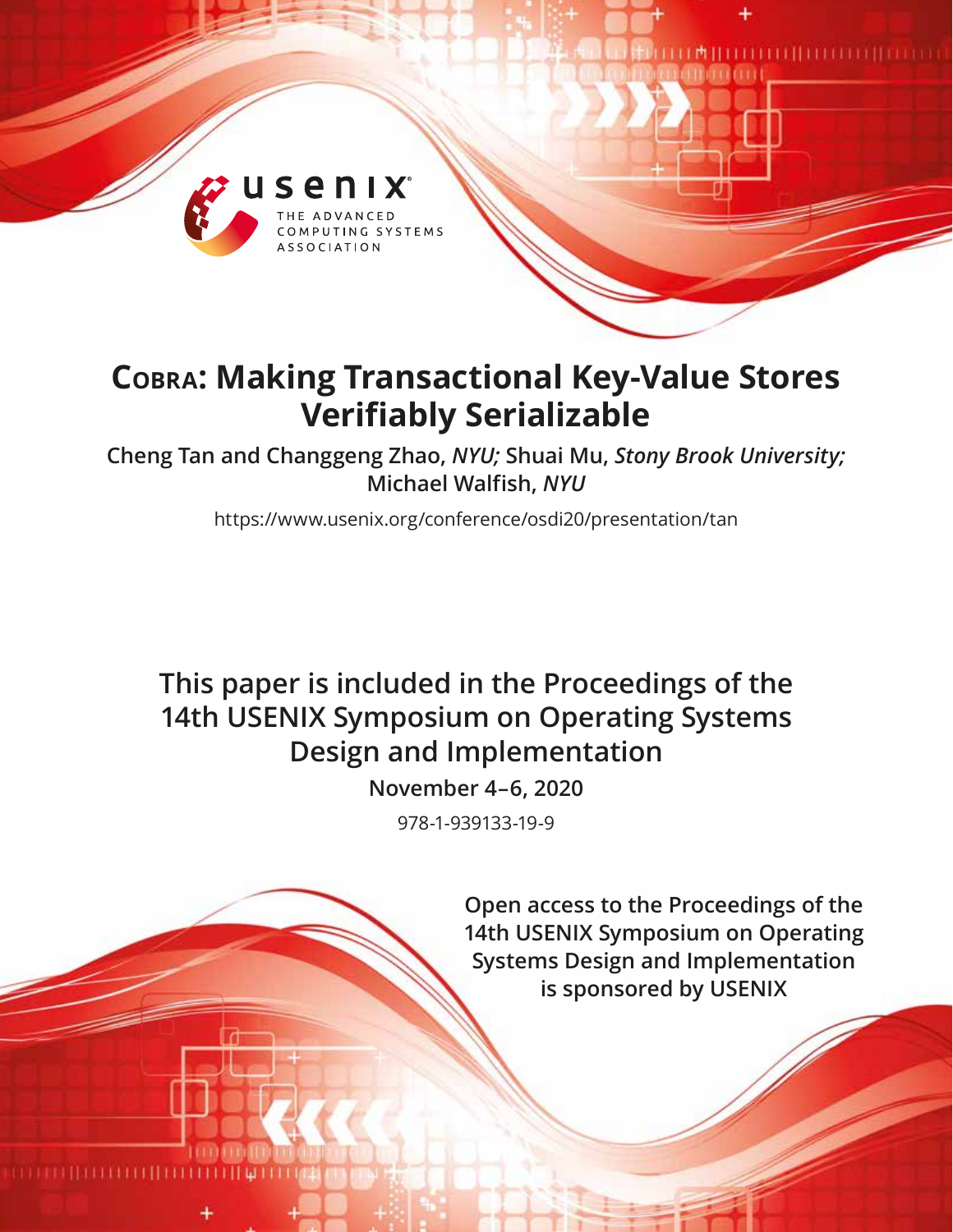

## **Cobra: Making Transactional Key-Value Stores Verifiably Serializable**

Cheng Tan, Changgeng Zhao, Shuai Mu? , and Michael Walfish

NYU Department of Computer Science, Courant Institute \* Stony Brook University

**Abstract.** Today's cloud databases offer strong properties, including serializability, sometimes called the gold standard database correctness property. But cloud databases are complicated black boxes, running in a different administrative domain from their clients. Thus, clients might like to know whether the databases are meeting their contract. To that end, we introduce cobra; cobra applies to transactional key-value stores. It is the first system that combines (a) black-box checking, of (b) serializability, while (c) scaling to real-world online transactional processing workloads. The core technical challenge is that the underlying search problem is computationally expensive. Cobra tames that problem by starting with a suitable SMT solver. COBRA then introduces several new techniques, including a new encoding of the validity condition; hardware acceleration to prune inputs to the solver; and a transaction segmentation mechanism that enables scaling and garbage collection. Cobra imposes modest overhead on clients, improves over baselines by  $10\times$  in verification cost, and (unlike the baselines) supports *continuous* verification. Our artifact can handle 2000 transactions/sec, equivalent to 170M/day.

## <span id="page-1-0"></span>**1 Introduction and motivation**

A new class of cloud databases has emerged, including Amazon DynamoDB and Aurora [\[2,](#page-15-0) [4,](#page-15-1) [133\]](#page-18-0), Azure CosmosDB [\[7\]](#page-15-2), CockroachDB [\[9\]](#page-15-3), YugaByte DB [\[36\]](#page-15-4), and others [\[16,](#page-15-5) [17,](#page-15-6) [21,](#page-15-7) [22,](#page-15-8) [69\]](#page-16-0). Compared to earlier generations of NoSQL databases (such as Facebook Cassandra, Google Bigtable, and Amazon S3), members of the new class offer the same scalability, availability, replication, and geo-distribution but in addition offer *serializable* transactions [\[55,](#page-16-1) [110\]](#page-17-0): all transactions appear to execute in a single, sequential order.

Serializability is the gold-standard isolation level [\[48,](#page-16-2) [77\]](#page-16-3), and the correctness contract that many applications and programmers implicitly assume: their code would be incorrect if the database provided a weaker contract [\[137\]](#page-18-1). Note that serializability encompasses weaker notions of correctness, like basic integrity: if a returned value does not read from a valid write, that will manifest as a non-serializable result. Serializability also implies that the database handles failures robustly: nontolerated server failures, particularly in the case of a distributed database, are a potential source of non-serializable results.

However, a user of a cloud database can legitimately wonder whether the database in fact provides the promised contract. For one thing, users often have no visibility into a cloud database's implementation. In fact, even when the source code is available [\[9,](#page-15-3) [16,](#page-15-5) [17,](#page-15-6) [36\]](#page-15-4), that does not necessarily yield visibility: if the database is hosted by someone else, you can't really be sure of its operation. Meanwhile, any internal corruption—as could happen from misconfiguration, operational error, compromise, or adversarial control at any layer of the execution stack—can cause a serializability violation. Beyond that, one need not adopt a paranoid stance ("the cloud as malicious adversary") to acknowledge that it is difficult, as a technical matter, to provide serializability *and* geo-distribution *and* geo-replication *and* high performance under various failures [\[40,](#page-15-9) [78,](#page-16-4) [147\]](#page-18-2). Doing so usually involves a consensus protocol that interacts with an atomic commit protocol [\[69,](#page-16-0) [96,](#page-17-1) [103\]](#page-17-2)—a complex combination, and hence potentially bug-prone. Indeed, today's production systems have exhibited serializability violations [\[1,](#page-15-10) [18,](#page-15-11) [19,](#page-15-12) [25,](#page-15-13) [26\]](#page-15-14) (see also [§6.1\)](#page-10-0).

This leads to our core question: *how can clients verify the serializability of a black-box database?* To be clear, related questions have been addressed before. The novelty in our problem is in combining three aspects:

**(a) Black box, unmodified database.** In our setting, the database does not "know" it's being checked; the input to the verification machinery will be only the inputs to, and outputs from, the database. This matches the cloud context (even when the database is open source, as noted above), and contrasts with work that checks for isolation or consistency anomalies by using "inside information" [\[62,](#page-16-5) [86,](#page-16-6) [109,](#page-17-3) [123,](#page-17-4) [130,](#page-18-3) [141,](#page-18-4) [143\]](#page-18-5), for example, access to internal scheduling choices. Also, we target production workloads and standard key-value APIs ([§2\)](#page-3-0).

**(b) Serializability.** We focus on serializability, in contrast to weaker isolation levels. Serializability has a strict variant and a non-strict variant [\[56,](#page-16-7) [110\]](#page-17-0); in the former, the effective transaction order must be consistent with real time. We attend to both variants in this paper. However, the weight is on the non-strict variant, as it poses a more difficult computational problem; the strict variant is "easier" because the real-time constraint diminishes the space of potentially-valid execution schedules.

On the one hand, the majority of databases that offer serializability offer the strict variant. On the other hand, checking non-strict serializability is germane, for two reasons. First, some databases claim to provide the non-strict variant (in general [\[11\]](#page-15-15), or under clock skew [\[35\]](#page-15-16), or for read-only workloads [\[32\]](#page-15-17)), while others don't specify the variant [\[3,](#page-15-18) [5\]](#page-15-19). Second, the strict case can degenerate to the non-strict case. Heavy concurrency, for example, means few real-time constraints, so the difficult computational problem re-enters. As a special case, clock drift causes otherwise ordered transactions to be concurrent ([§3.5,](#page-7-0) [§6.1\)](#page-11-0).

**(c) Scalability.** This means, first, scaling to real-world online transactional processing workloads at reasonable cost. It also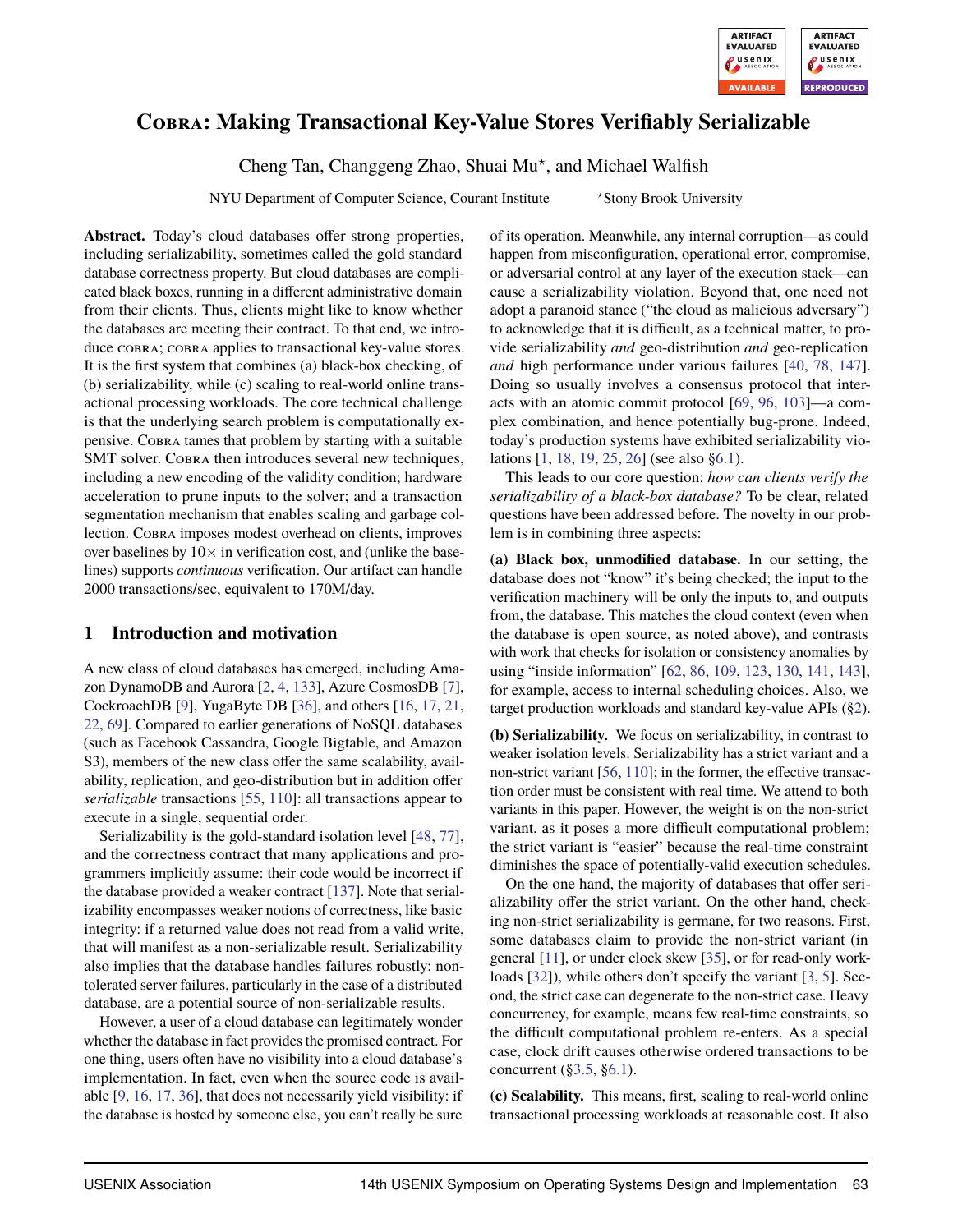means incorporating mechanisms that enable a verifier to work incrementally and to keep up with an ever-growing history.

However, aspects (a) and (b) set up a challenge: checking black-box serializability has long been known to be NP-complete [\[54,](#page-16-8) [110\]](#page-17-0). Recent work of Biswas and Enea (BE) [\[59\]](#page-16-9) lowered the complexity to polynomial time, under natural restrictions (which hold in our context); see also pioneering work by Sinha et al. [\[124\]](#page-17-5) ([§7\)](#page-13-0). However, these two approaches don't meet our goal of scalability. For example, in BE, the number of clients appears in the exponent of the algorithm's running time ([§6,](#page-9-0) [§7\)](#page-13-0) (e.g., 14 clients means the algorithm is  $O(n^{14})$ ). Furthermore, even if there were a small number of clients, BE does not include mechanisms for handling a continuous and ever-growing history.

Despite the computational complexity, there is cause for hope: one of the remarkable developments in the field of formal verification has been the use of heuristics to "solve" problems whose general form is intractable. This owes to major advances in solvers (advanced SAT and SMT solvers) [\[49,](#page-16-10) [57,](#page-16-11) [64,](#page-16-12) [73,](#page-16-13) [84,](#page-16-14) [99,](#page-17-6) [107,](#page-17-7) [128\]](#page-18-6), coupled with an explosion of computing power. Thus, our guiding intuition is that it ought to be possible to verify serializability in many real-world cases. This paper describes a system called cobra, which starts from this intuition, and provides a solution to the problem posed by  $(a)$ – $(c)$ .

Cobra applies to transactional key-value stores (everywhere in this paper it says "database", this is what we mean). COBRA consists of a third-party, unmodified database that is not assumed to "cooperate"; a set of legacy database clients that cobra modifies to link to a library; one or more *history collectors* that are assumed to record the actual requests to and responses from the database; and a *verifier* that comprehensively checks serializability, in a way that "keeps up" with the database's (average) load. The database is untrusted while the clients, collectors, and verifier are all in the same trust domain (for example, deployed by the same organization). Section [2](#page-3-0) further details the setup and gives example scenarios. COBRA solves two main problems:

*1. Efficient witness search ([§3\)](#page-4-0).* A brute-force way to validate serializability is to demonstrate the existence of a graph *G* whose nodes are transactions in the history and whose edges meet certain *constraints*, one of which is acyclicity ([§2.3\)](#page-4-1). From our starting intuition and the structure of the constraints, we are motivated to use a SAT or SMT solver [\[34,](#page-15-20) [50,](#page-16-15) [73,](#page-16-13) [127\]](#page-17-8). But complications arise. To begin with, encoding acyclicity in a SAT instance brings overhead [\[79,](#page-16-16) [80,](#page-16-17) [91\]](#page-17-9) (we see this too; [§6.1\)](#page-10-1). Instead, cobra uses a recent SMT solver, MonoSAT [\[52\]](#page-16-18), that is well-suited to checking graph properties ([§3.4\)](#page-6-0). However, using MonoSAT alone on the aforementioned brute-force search problem is still too expensive ([§6.1\)](#page-10-1).

To address this issue, cobra develops domain-specific pruning techniques and reduces the search problem size. First, cobra introduces a new encoding that exploits common patterns in real workloads, such as read-modify-write transactions, to

efficiently infer ordering relationships from a history ([§3.1–](#page-5-0) [§3.2\)](#page-6-1). (We prove that cobra's encoding is a valid reduction in Appendix B [\[132\]](#page-18-7).) Second, cobra uses parallel hardware (our implementation uses GPUs; [§5\)](#page-9-1) to compute *all-pairs reachability* over a graph whose nodes are transactions and whose edges are known precedence relationships; then, COBRA resolves some of the constraints efficiently, by testing whether a candidate edge would generate a cycle with an existing path.

*2. Scaling to a continuous and ever-growing history ([§4\)](#page-7-1).* Online cloud databases run in a continuous fashion, where the corresponding history is uninterrupted and grows unboundedly. To support online databases, COBRA verifies in rounds. From round-to-round, the verifier checks serializability on a portion of the history. However, the challenge is that the verifier seemingly needs to involve all history, because serializability does not respect real-time ordering, so future transactions can read from values that (in a real-time view) have been overwritten. To solve this problem, clients issue periodic *fence transactions* ([§4.2\)](#page-7-2). The epochs impose coarse-grained synchronization, creating a window from which future reads, if they are to be serializable, are permitted to read. This allows the verifier to discard transactions prior to the window.

We implement  $\cos R$  ([§5\)](#page-9-1) and experiment with it on production databases with various workloads  $(\S6)$ . Cobra detects all serializability violations we collect from real systems' bug reports. Cobra's core (single-round) verification improves on baselines by  $10\times$  in the problem size it can handle for a given time budget. For example, cobra finishes checking 10k transactions in 14 seconds, whereas baselines can handle only 1k or less in the same time budget. For an online database with continuous traffic, cobra achieves a sustainable verification throughput of 2k txn/sec on the workloads that we experiment with (this corresponds to a workload of 170M/day; for comparison, Apple Pay handles 33M txn/day [\[6\]](#page-15-21), and Visa handles 150M txn/day [\[33\]](#page-15-22), admittedly for a slightly different notion of "transaction"). Cobra imposes modest overhead.

COBRA has several limitations  $(\S 8)$ . First, there is no guarantee that cobra terminates in reasonable time (though our experiments on real workloads do). Second, cobra supports only a key-value API, and thus does not handle range queries and SQL operations such as "join" and "sum" (though one can translate these queries and operations to a key-value API, as commonly done in research on transactional key-value stores [\[100,](#page-17-10) [108,](#page-17-11) [129,](#page-18-8) [136,](#page-18-9) [140,](#page-18-10) [144\]](#page-18-11)). Third, cobra does not yet support async (event-driven) I/O patterns in clients (only multithreading). Fourth, cobra mostly punts fault-tolerance of the verifier and collectors (though modular solutions exist). Finally, we have not identified serializability violations in the wild. Of course, that does not mean that databases unfailingly execute correctly. Indeed, cobra gives us a way, for the first time, to get confidence in the observed executions of these black box databases.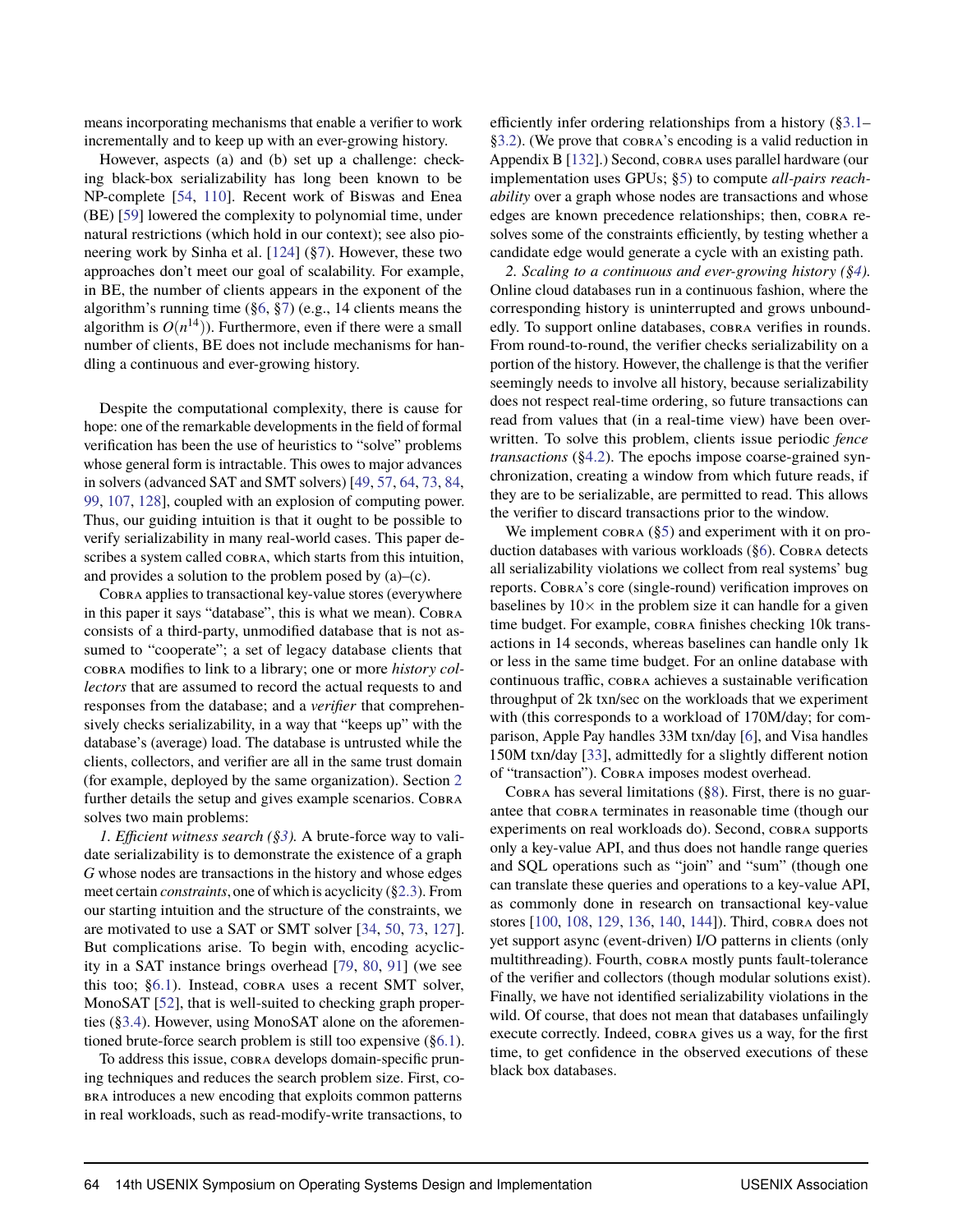<span id="page-3-1"></span>

Figure 1: Cobra's architecture. The dashed rectangle is a trust domain. The verifier is off the critical path but must keep up on average.

### <span id="page-3-0"></span>**2 Overview and technical background**

#### <span id="page-3-3"></span>**2.1 Setup and scenarios**

Figure [1](#page-3-1) depicts cobra's architecture. *Clients* issue requests to a *database* (a transactional key-value store) and receive results. The database is untrusted: the results can be arbitrary.

Each client request is one of five operations: start, commit, abort (which refer to *transactions*), and read and write (which refer to *keys*).

*History collectors* sit between clients and the database, capturing the requests that clients issue and the (possibly wrong) results delivered by the database. This capture is a *fragment of a history*. A *history* is a set of operations; it is the union of the fragments from all collectors.

A *verifier* retrieves history fragments from collectors and attempts to verify whether the history is *serializable*; we make this term precise below  $(\S2.2)$ .

The verifier proceeds in *rounds*; each round consists of a witness search, the input to which is logically the output of the previous round and new history fragments. The verifier must work against an online and continuously available database; however, the verifier performs its work in the background, off the critical path.

The verifier requires the full history including all requests to, and responses from, the database. Cobra assumes that neither the verifier nor the collectors crash (we revisit in [§8\)](#page-14-0).

Clients issue operations to a database through *sessions*; a client can have multiple simultaneous sessions. Within a session, transactions do not overlap (requests are blocking). Thus, a client can be multithreaded but not event-driven.

Clients, history collectors, and the verifier are in the same trust domain. This architecture is relevant in real-world scenarios. Consider for example an enterprise web application whose end-users are geo-distributed employees of the enterprise. The application servers run on the enterprise's hardware while the back-end of the web application is a cloud database [\[27\]](#page-15-23). Note that our *clients* are the application servers, as clients of the database. A similarly structured example is online gaming, where the main program runs on company-owned servers while the user data is stored in a cloud database [\[24\]](#page-15-24).

In these scenarios, the verifier runs on hardware belonging to the trust domain. There are several options, meanwhile, for the collectors. Collectors can be middleboxes situated at the edge of the enterprise or gaming company, allowing them to capture the requests and responses between the database clients and the cloud database. Another option is to run the collector in an untrusted cloud, using a Trusted Execution Environment (TEE), such as Intel's SGX. Recent work has demonstrated such a collector [\[46\]](#page-16-19), as a TLS proxy that logs inbound and outbound messages, thereby ensuring (via the fact that clients expect the server to present a valid SSL/TLS certificate) that clients' requests and responses are indeed logged.

**Verifier's performance requirement.** The verifier's performance will be reported as capacity (transactions/sec); this capacity must be at least the average offered load seen by the database over some long interval, for example a day. Note that the verifier's capacity need not match the database's *peak* load: because the verifier is off the critical path, it can catch up.

#### <span id="page-3-2"></span>**2.2 Verification problem statement**

**Preliminaries.** We work within Adya's canonical framework for specifying isolation levels [\[38\]](#page-15-25), as summarized below.

First, assume that each database write creates a unique *version* for the given key, and each transaction reads and writes a key at most once; thus, any read can be associated with the transaction that issued the corresponding write. Cobra discharges this assumption in the client library  $(\S 5)$ , which embeds a unique id in each write and consumes the id on a read.

In Adya's formalism, a *history* is a set of operations performed by transactions (as in  $\cos R_A$ , [§2.1\)](#page-3-3), together with a *version order* [\[38,](#page-15-25) §3.1.2]: for each key, a total order of committed versions. The version order comes from within the database and is not exposed externally. In cobra, history is collected outside the database so doesn't contain a version order. (COBRA's history is also known as a *multi-version log* [\[54\]](#page-16-8), as discussed in Appendix B [\[132\]](#page-18-7)).

A history is *serializable*, if there exists a total order on the committed transactions such that executing transactions in this order produces the same result as in the history (in Adya's formalism, an additional requirement for serializability is that the aforementioned total order is consistent with the given version order). *Strictly serializable* [\[110\]](#page-17-0) is the same as serializable, except that the total order must also obey real time: if a transaction  $T_i$  commits before  $T_j$  starts in real time,  $T_i$  appears earlier than  $T_j$  in the total order.

A history imposes *dependencies*. Specifically, a history (without a version order) induces *read-dependencies* (a transaction  $T_j$  reads the value written by transaction  $T_i$ , denoted  $T_i \rightarrow T_i$ ). Adding a version order yields two other kinds of dependencies: *write-dependency* ( $T_i$  writes a key, and  $T_i$  overwrites it, so  $T_i \rightarrow T_j$ ), and *anti-dependency* ( $T_i$  reads a value that is overwritten by  $T_j$ , so  $T_i \to T_j$ ).

A *serialization graph* (of a history and a given version order) is a graph whose vertices are all transactions in the history and edges are all dependencies described above. Note that aborted and ongoing transactions are not in the serialization graph.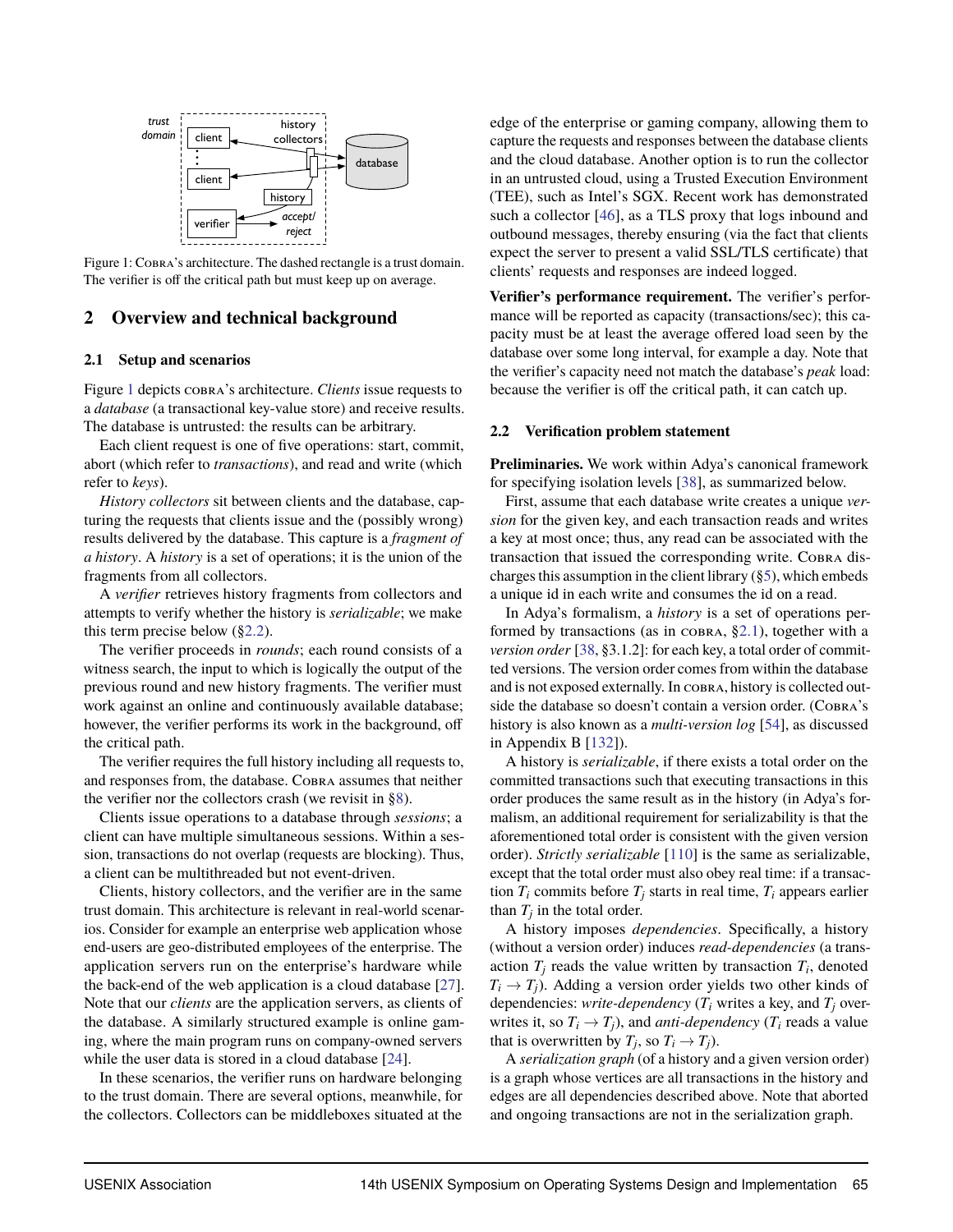<span id="page-4-2"></span>

Figure 2: The verifier's process, within a round and across rounds.

**The core problem.** An important fact is that a history *H* is serializable iff there exists a version order such that the serialization graph arising from *H* and that version order is acyclic [\[54\]](#page-16-8). Based on this fact, the core problem is to identify such a serialization graph (that arises from *H* and some version order), or assert that none exists.

Notice that this problem would be straightforward if the database revealed its internal ordering, thus deciding a version order and all dependencies: one could construct the corresponding serialization graph, and test it for acyclicity. Indeed, that is a well-established family of techniques [\[65,](#page-16-20) [138\]](#page-18-12). But the version order is unavailable in our context, so we have to consider all possible version orders, and test whether any of the implied sets of dependencies yields an acyclic serialization graph.

#### <span id="page-4-1"></span>**2.3 Starting point: intuition and brute force**

This section describes a brute-force solution, which serves as the starting point for cobra and gives intuition. The approach relies on a data structure called a *polygraph* [\[110\]](#page-17-0), which captures unknown dependencies.

In a polygraph, vertices (*V*) are transactions and edges (*E*) are read-dependencies. Note that read-dependencies are evident from the history because values are unique, by assumption ([§2.2\)](#page-3-2). There is a set, *C*, which we call *constraints*, that captures possible (but unknown) dependencies. Here is an example polygraph:

$$
\begin{array}{c}\nW_1(x=1) \\
\hline\nT_1 \mid \begin{array}{c}\n\hline\n\end{array} \\
\hline\n\end{array}\n\qquad\n\begin{array}{c}\nT_3 \mid \begin{array}{c}\nR_3(x):1 \\
\hline\n\end{array} \\
\hline\nT_2 \mid \begin{array}{c}\n\hline\n\end{array} \\
\hline\nW_2(x=2)\n\end{array}
$$

It has three vertices  $V = \{T_1, T_2, T_3\}$ , one known edge in  $E = \{(T_1, T_3)\}\$ from the known read-dependency  $W_1(x) \longrightarrow$  $R_3(x)$ , and one constraint  $\langle (T_3, T_2), (T_2, T_1) \rangle$  which is shown as two dashed arrows connected by an arc. This constraint captures the fact that  $T_2$  cannot happen in between  $T_1$  and  $T_3$ , because otherwise  $T_3$  should have read x from  $T_2$  instead of from  $T_1$ . Hence  $T_2$  has to happen either after  $T_3$  or before  $T_1$ , but it is unknown which option is the truth.

Formally, a *polygraph*  $P = (V, E, C)$  is a directed graph (*V*, *E*) which we call the *known graph*, together with a set of *bipaths*, *C*; that is, pairs of edges—not necessarily in *E*—of the form  $\langle (v, u), (u, w) \rangle$  such that  $(w, v) \in E$ . A bipath of that form can be read as "either *u* happened after *v*, or else *u* happened before *w*". Now, define *the polygraph* (*V*, *E*, *C*) *associated with a history*, as follows [\[138\]](#page-18-12):

• *V* are all committed transactions in the history

- $E = \{(T_i, T_j) | T_j \text{ reads from } T_i\}$ . Notation:  $T_i \xrightarrow{\text{wr}(x)} T_j$ , for some *x*.
- $\bullet$   $C = \{ \langle (T_j, T_k), (T_k, T_i) \rangle \mid (T_i \xrightarrow{\text{wr}(x)} T_j) \wedge$  $(T_k$  writes to  $x) \wedge T_k \neq T_i \wedge T_k \neq T_j$ .

The edges in *E* capture all read-dependencies, which as noted are evident from the history. *C* captures how uncertainty is encoded into constraints. Specifically, for each read-dependency in the history, all other transactions that write the same key happen either after the given read or before the given write.

A directed graph is called *compatible* with a polygraph if the graph has the same nodes and known edges in the polygraph, and the graph chooses one edge out of each constraint; one can think of such a graph as a solution to the constraint satisfaction problem posed by the polygraph. Formally, a graph  $(V', E')$  is *compatible* with a polygraph  $(V, E, C)$  if:  $V = V', E \subseteq E'$ , and  $\forall \langle e_1, e_2 \rangle \in \mathcal{C}, \ (e_1 \in E' \land e_2 \notin E') \lor (e_1 \notin E' \land e_2 \in E').$ 

A crucial fact (proved in Appendix B [\[132\]](#page-18-7)) is: there exists an acyclic directed graph that is compatible with the polygraph associated to a history *H*, iff there exists an acyclic serialization graph *G* of *H*. Furthermore, we have seen that if there is such an acyclic serialization graph for  $H$ , then  $H$  is serializable ([§2.2\)](#page-3-2). Putting these facts together yields a brute-force approach for verifying serializability: first, construct a polygraph from a history; second, search for a compatible graph that is acyclic. However, not only does this approach need to consider |*C*| binary choices (2 $^{|C|}$  possibilities) but also  $|C|$  is massive: it is a sum of quadratic terms, specifically  $\sum_{k \in \mathcal{K}} r_k \cdot (w_k - 1)$ , where  $K$  is the set of keys in the history, and each  $r_k$  and  $w_k$  are the number of reads and writes of key *k*.

#### <span id="page-4-0"></span>**3 Verifying serializability in cobra**

Figure [2](#page-4-2) depicts the major components of verification. This section covers one round of verification. As a simplification, assume that the round runs in a vacuum; Section [4](#page-7-1) discusses how rounds are linked.

Cobra uses the MonoSAT SMT solver [\[52\]](#page-16-18), which is geared to graph properties ([§3.4\)](#page-6-0). Nevertheless, the brute-force encoding ([§2.3\)](#page-4-1) would overwhelm even MonoSAT ([§6.1\)](#page-10-1).

Cobra refines that encoding in several ways. It introduces *write combining* ([§3.1\)](#page-5-0) and *coalescing* ([§3.2\)](#page-6-1). These techniques are motivated by common patterns that impose restrictions on the search space. Cobra's verifier also does its own inference ([§3.3\)](#page-6-2) before invoking the solver. This is motivated by observing that (a) all-pairs reachability information (in the "known edges") yields quick resolution of many constraints,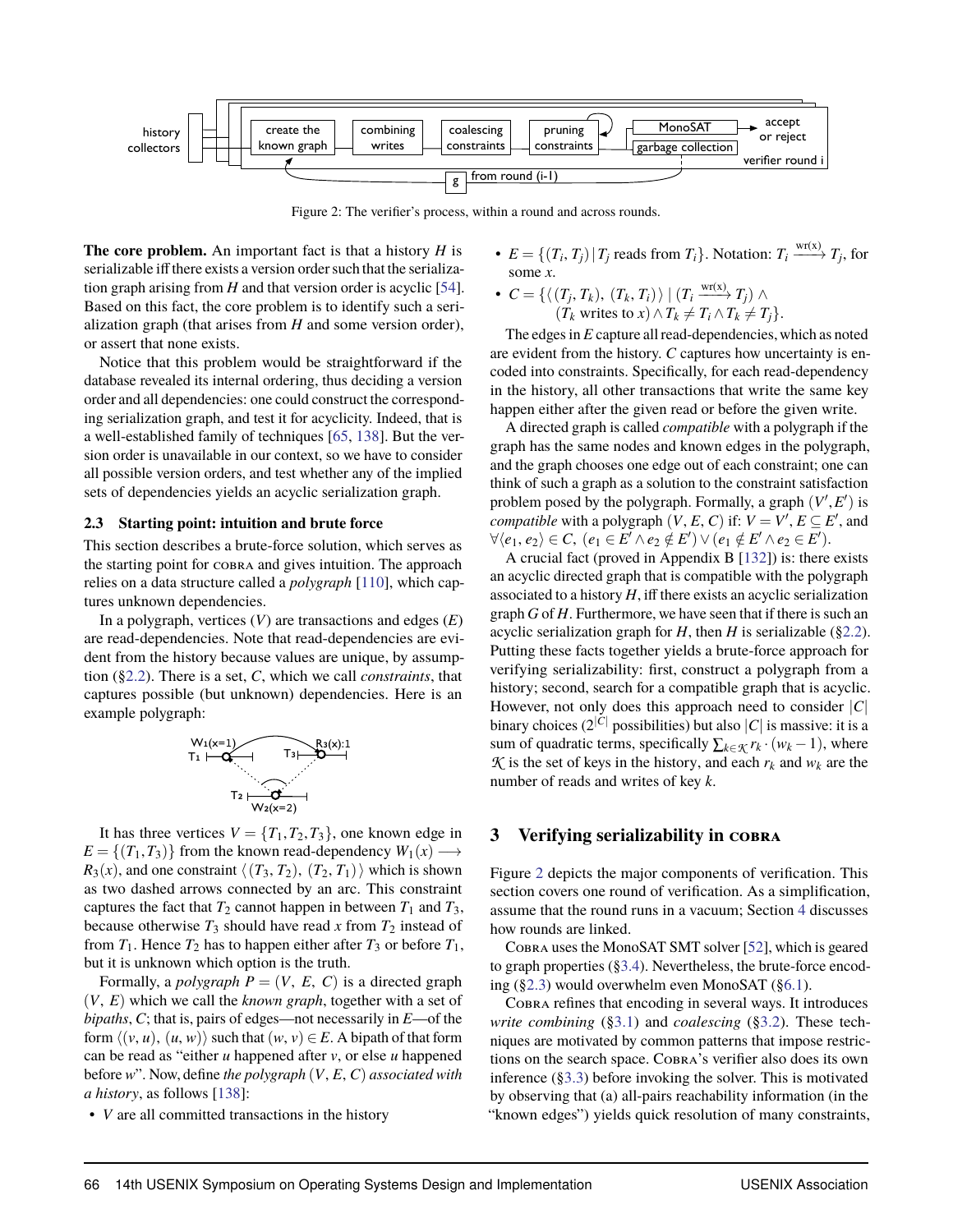<span id="page-5-1"></span>

|     | 1: procedure CONSTRUCTENCODING(history)                                                                                         |            | 43: procedure COMBINEWRITES(chains, wwpairs)                                                                    |
|-----|---------------------------------------------------------------------------------------------------------------------------------|------------|-----------------------------------------------------------------------------------------------------------------|
| 2:  | g, readfrom, wwpairs $\leftarrow$ CreateKnownGraph(history)                                                                     | 44:        | <b>for</b> $\langle key, tx_1, tx_2 \rangle$ in wwpairs:                                                        |
| 3:  | $con \leftarrow GenConstraints(g, read from, wwpairs)$                                                                          | 45:        | // By construction of <i>wwpairs</i> , $tx_1$ is the write immediately                                          |
| 4:  | $con, g \leftarrow$ Prune(con, g) // §3.3, executed one or more times                                                           | 46:        | // preceding $tx_2$ on key. Thus, we can sequence all writes                                                    |
| 5:  | return $con, g$                                                                                                                 | 47:        | // prior to $tx_1$ before all writes after $tx_2$ , as follows:                                                 |
| 6:  |                                                                                                                                 | 48:        | <i>chain</i> <sub>1</sub> $\leftarrow$ the list in <i>chains</i> [key] whose last elem is $tx_1$                |
|     | 7: procedure CREATEKNOWNGRAPH(history)                                                                                          | 49:        | <i>chain</i> <sub>2</sub> $\leftarrow$ the list in <i>chains</i> [key] whose first elem is $tx_2$               |
| 8:  | $g \leftarrow$ empty Graph<br>$\frac{1}{\pi}$ the known graph                                                                   | 50:        | $chains[key] \equiv \{chain_1, chain_2\}$                                                                       |
| 9:  | $wwpairs \leftarrow Map \{\langle Key, Tx \rangle \rightarrow Tx\}$<br>// consecutive writes                                    | 51:        | $chains[key] += \text{concat}(chain_1, chain_2)$                                                                |
| 10: | readfrom $\leftarrow$ Map { $\langle$ Key, Tx $\rangle \rightarrow$ Set $\langle$ Tx $\rangle$ } // maps a write to its readers | 52:        |                                                                                                                 |
| 11: | for transaction $tx$ in $history$ :                                                                                             |            | 53: procedure INFERRWEDGES(chains, readfrom, g)                                                                 |
| 12: | g. Nodes $+= tx$                                                                                                                | 54:        | <b>for</b> $\langle key, chainset \rangle$ in <i>chains</i> :                                                   |
| 13: | for read operation $rop$ in $tx$ :                                                                                              | 55:        | for chain in chainset:                                                                                          |
| 14: | g. Edges $+= (rop.read\_from_tx, tx)$<br>$\frac{1}{2}$ read-dependencies                                                        | 56:        | for <i>i</i> in [0, length( <i>chain</i> ) – 2]:                                                                |
| 15: | readfrom[ $\langle$ rop.key, rop.read_from_tx $\rangle$ ] += tx                                                                 | 57:        | for rtx in readfrom $[\langle key, chain[i] \rangle]$ :                                                         |
| 16: |                                                                                                                                 | 58:        | if $(rtx \ne chain[i+1])$ : g. Edges += $(rtx, chain[i+1])$                                                     |
| 17: | // detect RMW (read-modify-write) transactions                                                                                  | 59:        |                                                                                                                 |
| 18: | for all Keys key that are both read and written by $tx$ .                                                                       |            |                                                                                                                 |
| 19: |                                                                                                                                 |            | 60: procedure COALESCE(chain1, chain2, key, readfrom)                                                           |
| 20: | $rop \leftarrow$ the operation in tx that reads key<br><b>if</b> wwpairs $[\langle key,rop.read\_from_tx \rangle] \neq null$ :  | 61:<br>62: | $edge\_set_1 \leftarrow \text{GenChainToChainEdges}(chain_1, chain_2, key, read from)$                          |
| 21: | // multiple consecutive writes, not serializable<br><b>REJECT</b>                                                               | 63:        | $edge\_set_2 \leftarrow$ GenChainToChainEdges(chain <sub>2</sub> , chain <sub>1</sub> , key, readfrom)          |
|     |                                                                                                                                 |            | <b>return</b> $\langle edge\_set_1, edge\_set_2 \rangle$                                                        |
| 22: | $wwpairs[\langle key,rop.read\_from_tx \rangle] \leftarrow tx$                                                                  | 64:        |                                                                                                                 |
| 23: |                                                                                                                                 |            | 65: procedure GENCHAINToCHAINEDGES(chain <sub>i</sub> , chain <sub>i</sub> , key, readfrom)                     |
| 24: | add session order edges to $g$<br>$11$ \$4.2                                                                                    | 66:        | <b>if</b> readfrom $[\langle key, chain_i, tail \rangle] = \emptyset$ :                                         |
| 25: | return g, readfrom, wwpairs                                                                                                     | 67:        | $edge\_set \leftarrow \{(chain_i.tail, chain_i.head)\}\$                                                        |
| 26: |                                                                                                                                 | 68:        | return edge_set                                                                                                 |
|     | 27: procedure GENCONSTRAINTS(g, readfrom, wwpairs)                                                                              | 69:        |                                                                                                                 |
| 28: | // each key maps to set of chains; each chain is an ordered list                                                                | 70:        | $edge\_set \leftarrow$ empty Set                                                                                |
| 29: | <i>chains</i> $\leftarrow$ empty Map {Key $\rightarrow$ Set $\langle$ List $\rangle$ }                                          | 71:        | for rtx in readfrom $[\langle key, chain_i.tail \rangle]$ :                                                     |
| 30: | for transaction $tx$ in $g$ :                                                                                                   | 72:        | $edge\_set += (rtx, chain, head)$                                                                               |
| 31: | for write <i>wrop</i> in $tx$ :                                                                                                 | 73:        | return edge_set                                                                                                 |
| 32: | <i>chains</i> [ <i>wrop.key</i> ] += [ $tx$ ]<br>// one-element list                                                            | 74:        |                                                                                                                 |
| 33: |                                                                                                                                 |            | 75: procedure PRUNE(con, g)                                                                                     |
| 34: | CombineWrites( <i>chains</i> , <i>wwpairs</i> ) // §3.1                                                                         | 76:        | // $tr$ is the transitive closure (reachability of every two nodes) of $g$                                      |
| 35: | InferRWEdges( <i>chains, readfrom, g</i> ) $\#$ infer anti-dependency                                                           | 77:        | $tr \leftarrow$ TransitiveClosure(g) // standard algorithm; see [70, Ch.25]                                     |
| 36: |                                                                                                                                 | 78:        | <b>for</b> $c = \langle edge\_set_1, edge\_set_2 \rangle$ in con:                                               |
| 37: | $\textit{con} \leftarrow$ empty Set                                                                                             | 79:        | <b>if</b> $\exists (tx_i, tx_j) \in edge\_set_1 \text{ s.t. } tx_i \rightsquigarrow tx_i \text{ in } tr$ :      |
| 38: | for $\langle key, chains \rangle$ in chains:                                                                                    | 80:        | $g.Edges \leftarrow g.Edges \cup edge\_set_2$                                                                   |
| 39: | for every pair $\{chain_i, chain_i\}$ in <i>chainset</i> :                                                                      | 81:        | $con \, -c$                                                                                                     |
| 40: | $con + = Coalesce(chain_i, chain_j, key, read from)$ // §3.2                                                                    | 82:        | <b>else if</b> $\exists (tx_i, tx_j) \in edge\_set_2 \text{ s.t. } tx_j \rightsquigarrow tx_i \text{ in } tr$ : |
| 41: |                                                                                                                                 | 83:        | $g.Edges \leftarrow g.Edges \cup edge\_set_1$                                                                   |
| 42: | return con                                                                                                                      | 84:        | $con \, -c$                                                                                                     |
|     |                                                                                                                                 | 85:        | return $con, g$                                                                                                 |

Figure 3: Cobra's procedure for converting a history into a constraint satisfaction problem ([§3\)](#page-4-0). After this procedure, cobra feeds the results (a graph of known edges *G* and set of constraints *C*) to a constraint solver ([§3.4\)](#page-6-0), which searches for a graph that includes the known edges from *G*, meets the constraints in *C*, and is acyclic. We prove the algorithm's validity in Appendix B [\[132\]](#page-18-7).

and (b) computing that information is amenable to acceleration on parallel hardware such as GPUs ([§5\)](#page-9-1).

Figure [3](#page-5-1) depicts the algorithm that constructs cobrared is encoding and shows how the techniques combine. Note that COBRA relies on a generalized notion of constraints. Whereas previously a constraint was a pair of edges, now a constraint is a pair of *sets of edges*. Meeting a constraint  $\langle A, B \rangle$  means including all edges in *A* and excluding all in *B*, or vice versa. More formally, we say that a graph  $(V', E')$  is *compatible* with a known graph  $G = (V, E)$  and generalized constraints *C* if:  $V = V', E \subseteq E'$ , and  $\forall \langle A, B \rangle \in C$ ,  $(A \subseteq E' \land B \cap E' = \emptyset) \lor (A \cap E' = \emptyset \land B \subseteq E')$ .

We prove the validity of  $\overline{\text{co}}$ <sub>8RA</sub>'s encoding in Appx B [\[132\]](#page-18-7). Specifically we prove that *there exists an acyclic graph that is compatible with the constraints constructed by* cobra *on a given history if and only if the history is serializable*.

## <span id="page-5-0"></span>**3.1 Combining writes**

Cobra exploits the read-modify-write (RMW) pattern, in which a transaction reads a key and then writes the same key. The pattern is common in real-world scenarios, for example shopping: in one transaction, get the number of an item in stock, decrement, and write back the number. COBRA uses RMWs to impose order on writes; this reduces the orderings that the verification procedure would otherwise have to consider. Here is an example:

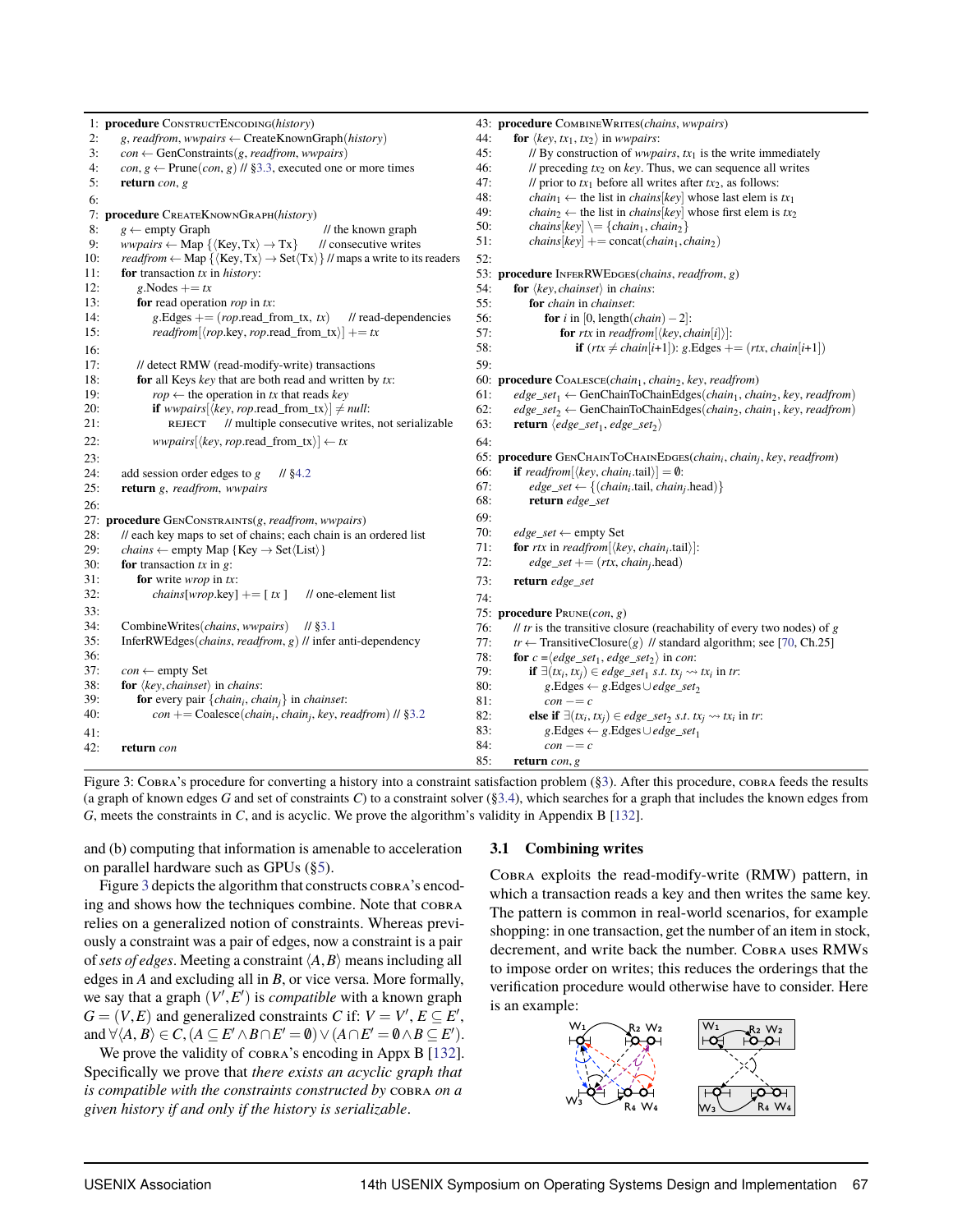There are four transactions, all operating on the same key. Two of the transactions are RMW, namely  $R_2$ ,  $W_2$  and  $R_4$ ,  $W_4$ . On the left is the basic polygraph ([§2.3\)](#page-4-1). It has four constraints (each in a different color), derived from the two read-dependencies.

Cobra goes further, inferring *chains*. A single chain comprises a *sequence of transactions whose write operations are consecutive*; in the figure, a chain is indicated by a shaded area. Notice that the only ordering possibilities exist at the granularity of chains (rather than individual writes); in the example, the two possibilities of course are  $[W_1, W_2] \rightarrow [W_3, W_4]$  and  $[W_3, W_4] \rightarrow [W_1, W_2]$ . This is a reduction in the possibility space; for instance, the original version considers the possibility that  $W_3$  is immediately prior to  $W_1$  (the upward dashed black arrow), but cobra "recognizes" the impossibility of that.

To construct chains, cobra initializes every write as a one-element chain (Figure [3,](#page-5-1) line [32\)](#page-5-1). Then, COBRA consolidates chains: for each RMW transaction  $t$  and the transaction  $t'$  that contains the prior write, cobra concatenates the chain containing  $t'$  and the chain containing  $t$  (lines [22](#page-5-1) and [44–51\)](#page-5-1).

If a transaction *t*, which is *not* an RMW, reads from a transaction *u*, then *t* requires an anti-dependency edge to *u*'s successor (call it *v*); otherwise, *t* could appear in the graph downstream of *v*, which would mean *t* actually read from *v* (or even from a later write), which does not respect history. Cobra creates the needed edge  $t \rightarrow v$  in InferRWEdges (Figure [3,](#page-5-1) line [53\)](#page-5-1). Note that in the brute-force approach ([§2.3\)](#page-4-1), analogous edges appear as the first component in a constraint.

#### <span id="page-6-1"></span>**3.2 Coalescing constraints**

This technique exploits the fact that, in many real-world workloads, there are far more reads than writes. At a high level, cobra combines all reads that read-from the same write. We give an example and then generalize.



In the above figure, there are five single-operation transactions, to the same key. On the left is the basic polygraph ([§2.3\)](#page-4-1), which contains three constraints; each is in a different color. Notice that all three constraints involve the question: which write happened first,  $W_1$  or  $W_2$ ?

One can represent the possibilities as a constraint  $\langle A', B' \rangle$  where  $A' = \{ (W_1, W_2), (R_3, W_2), (R_4, W_2) \}$  and  $B' =$  $\{(W_2, W_1), (R_5, W_1)\}\$ . In fact, COBRA does not include  $(W_1, W_2)$  because there is a known edge  $(W_1, R_3)$ , which, together with  $(R_3, W_2)$  in *A'*, implies the ordering  $W_1 \rightarrow R_3 \rightarrow$  $W_2$ , so there is no need to include  $(W_1, W_2)$ . Likewise, co- $BRA$  does not include  $(W_2, W_1)$  on the basis of the known edge ( $W_2, R_5$ ). So cobra includes the constraint  $\langle A, B \rangle =$  $\langle \{(R_3, W_2), (R_4, W_2)\}, \{(R_5, W_1)\}\rangle$  in the figure.

To construct constraints using the above reductions, cobra does the following. Whereas the brute-force approach uses all reads and their prior writes  $(\S2.3)$ , cobra considers particular *pairs of writes*, and creates constraints from these writes and their following reads. The particular pairs of writes are the first and last writes from all pairs of chains pertaining to that key. In more detail, given two chains, *chain<sup>i</sup>* , *chain<sup>j</sup>* , cobra constructs a constraint  $c$  by (i) creating a set of edges  $ES<sub>1</sub>$  that point from reads of *chain<sub>i</sub>* tail to *chain<sub>i</sub>* head (Figure [3,](#page-5-1) lines [71–72\)](#page-5-1); this is why cobra does not include the  $(W_1, W_2)$  edge above. If there are no such reads,  $ES_1$  is  $chain_i$  tail  $\rightarrow chain_j$  head (Figure [3,](#page-5-1) line  $67$ ); (ii) building another edge set  $ES_2$  that is the other way around (reads of *chain<sup>j</sup>* .tail point to *chain<sup>i</sup>* .head, etc.), and (iii) setting *c* to be  $\langle ES_1, ES_2 \rangle$  (Figure [3,](#page-5-1) line [63\)](#page-5-1).

#### <span id="page-6-2"></span>**3.3 Pruning constraints**

Our final technique mines information that is encoded in paths in the known graph, to cull irrelevant possibilities en masse. The underlying logic is almost trivial. The interesting aspect is that the technique is enabled by a design decision to accelerate the computation of reachability on parallel hardware ([§5](#page-9-1) and Figure [3,](#page-5-1) line [77\)](#page-5-1); this can be done since the computation is iterated (Boolean) matrix multiplication. Here is an example:



The constraint is  $\langle (R_3, W_2), (W_2, W_1) \rangle$ . Having precomputed reachability, cobra knows that the first choice cannot hold, as it creates a cycle with the path  $W_2 \rightarrow R_3$ ; cobra thereby concludes that the second choice holds. Generalizing, if cobra determines that an edge in a constraint generates a cycle, COBRA throws away both components of the entire constraint and adds all the other edges to the known graph (Figure [3,](#page-5-1) lines [78–84\)](#page-5-1). In fact,  $\cos R$  prunes multiple times, if necessary ([§5\)](#page-9-1).

#### <span id="page-6-0"></span>**3.4 Solving**

The remaining step is to search for an acyclic graph that is compatible with the known graph and constraints, as computed in Figure [3.](#page-5-1) Cobra does this with a constraint solver. However, traditional solvers do not perform well on this task because encoding graph acyclicity as a set of SAT formulas is expensive (a claim by Janota et al. [\[91\]](#page-17-9), which we also observed; [§6.1\)](#page-10-1).

Cobra instead uses MonoSAT, which is a particular kind of SMT solver [\[57\]](#page-16-11) that includes SAT modulo *monotonic* theories [\[52\]](#page-16-18). This solver efficiently encodes and checks graph properties, such as acyclicity.

Cobra represents a verification problem instance (a graph *G* and constraints *C*) as follows. Cobra creates a Boolean variable *E*(*i*,*j*) for each vertex-vertex pair; True (resp., False) means the searched-for compatible graph has (resp., does not have) the given edge. For each edge in the known graph *G*, COBRA sets the corresponding Boolean variable to be True. For the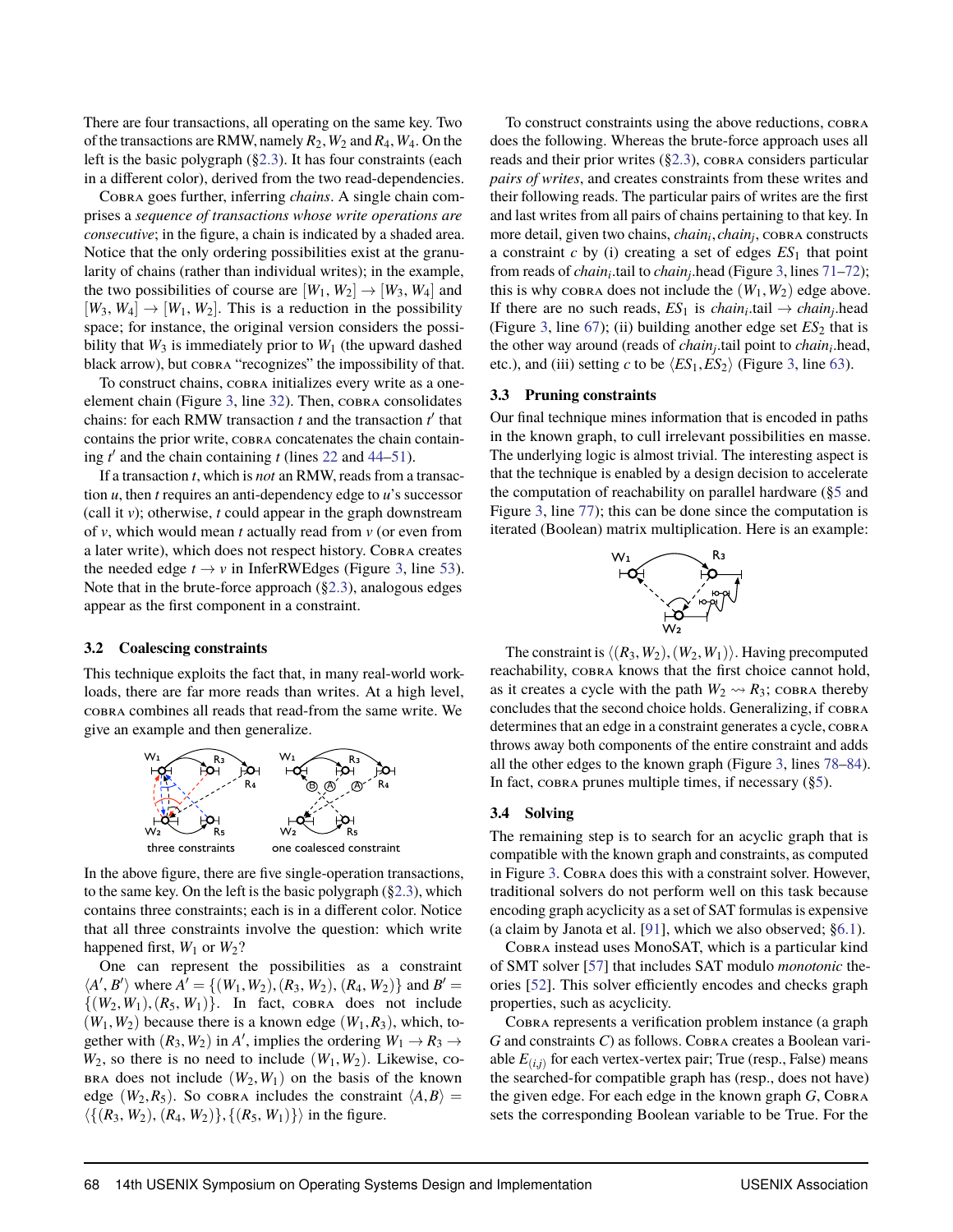constraints *C*, recall that each constraint  $\langle A, B \rangle$  is a pair of sets of edges, and represents a mutually exclusive choice to include either all edges in *A* or else all edges in *B*. Cobra encodes this in the natural way:  $((\forall e_a \in A, e_a) \land (\forall e_b \in B, \neg e_b)) \lor ((\forall e_a \in A, e_a) \land (\forall e_a \in A, e_b))$ *A*,  $\neg e_a$ ) ∧ ( $\forall e_b \in B, e_b$ )). (By abuse of notation, we have used  $e_a$  and  $e_b$  to refer to the corresponding  $E_{i,j}$  variable.) Finally, cobra enforces the acyclicity of the searched-for compatible graph (that is, the graph whose edges are given by the  $E_{i,j}$ that are set to True); Cobra does so by invoking a primitive provided by the solver.

**Cobra vs. MonoSAT.** One might ask: if cobra's encoding makes MonoSAT faster, why use MonoSAT? Can we take the domain knowledge further? Indeed, in the limiting case, cobra could re-implement the solver! However, MonoSAT, as an SMT solver, leverages many prior optimizations. One way to understand cobra's decomposition of function is that cobra's preprocessing exploits some of the structure created by the problem of verifying serializability, whereas the solver is exploiting residual structure common to many graph problems.

#### <span id="page-7-0"></span>**3.5 On strict serializability**

Cobra's verifier checks strict serializability [\[56,](#page-16-7) [110\]](#page-17-0) by adding *real-order edges* [\[38\]](#page-15-25)—which capture the order of nonoverlapping transactions in real time—to the known graph. The verifier then performs the serializability checking algorithm of Figure [3;](#page-5-1) as a result, the serialization order (in the searched-for compatible graph) respects the real-time order.

To get real-order edges, the verifier needs *timestamps* for each operation. The verifier can get them either from the database if it exposes the relevant interface (for example, Google Spanner [\[69\]](#page-16-0)) or else from cobra's collectors. A naive way to go from timestamps to real-order edges is to examine every pair of transactions, and create a real-order edge when one transaction's commit timestamp is less than another's start timestamp. But this approach runs in time quadratic in the number of transactions. Instead, COBRA borrows a prior algorithm [\[131,](#page-18-13) Fig. 6], which materializes the time precedence partial order in time  $O(n+z)$ , where *n* is the number of transactions and *z* is the minimum number of real-order edges needed.

A challenge is that clock drift in collectors makes it unsafe to infer real-time precedence relationships from timestamps. To tackle this problem, cobra introduces a *clock drift thresh* $old$  (100ms [\[15\]](#page-15-26) by default). Cobra assumes that clock differences among collectors do not exceed this threshold; if they do, cobra may falsely reject a serializable history. With this assumption, cobra increases transactions' commit timestamps by the threshold. Thus, if two transactions have a real-order edge, one's original commit timestamp is earlier than the other transaction's start timestamp by at least the clock drift threshold. As a consequence, all transactions within a clock drift threshold are concurrent. Within such an interval, the verifier faces the computational expense that exists when there are no realorder edges, which calls for cobra's techniques ([§3.1–](#page-5-0)[§3.3\)](#page-6-2) to accelerate verification (see [§6.1](#page-11-0) for relevant experiments).

#### <span id="page-7-1"></span>**4 Garbage collection and scaling**

Cobra verifies in rounds. There are two motivations for rounds. First, new history is continually produced, of course. Second, there are limits on the maximum problem size (number of transactions) that the verifier can handle ([§6.2\)](#page-11-1); breaking the task into rounds keeps each solving task manageable.

In the first round, a verifier starts with nothing and creates a graph from CreateKnownGraph, then does verification. After that, the verifier receives more client histories; it reuses the graph from the last round (the *g* in CONSTRUCTENCODING, Figure [3,](#page-5-1) line [5\)](#page-5-1), and adds new nodes and edges to it from the new history fragments received (Figure [2\)](#page-4-2).

The technical problem is to keep the input to verification bounded. So the question cobra must answer is: which transactions can be deleted safely from history? Below, we describe the challenge  $(\S 4.1)$ , the core mechanism of fence transactions ([§4.2\)](#page-7-2), and how the verifier deletes safely ([§4.3\)](#page-8-0). In this section, we describe the general rules and insights; a complete specification and correctness proof are in Appendix C [\[132\]](#page-18-7).

#### <span id="page-7-3"></span>**4.1 The challenge**

The core challenge is that past transactions can be relevant to future verifications; specifically, deleting a past transaction could cause the verifier to overlook future cycles.



Suppose a verifier saw three transactions  $(T_1, T_2, T_3)$  and wanted to remove  $T_2$  (the shaded transaction) from consideration in future rounds. Later, the verifier observes a new transaction  $T_4$  that violates serializability (and a fortiori, strict serializability) by reading from  $T_1$  and  $T_3$ . To see the violation, notice that  $T_2$  is logically subsequent to  $T_4$ , which generates a cycle  $(T_4 \rightarrow T_2 \rightarrow T_3 \rightarrow T_4)$ . Yet, if we remove  $T_2$ , there is no cycle. Hence, removing  $T_2$  is not safe: future verifications would fail to detect certain kinds of serializability violations.

Note that this example does not require malicious or exotic behavior. For example, consider a geo-replicated database: a client can retrieve a stale version from a local replica.

#### <span id="page-7-2"></span>**4.2 Epochs and fence transactions**

Cobra addresses this challenge by creating *epochs* that impose a coarse-grained ordering on transactions; the verifier can then discard information from older epochs. To avoid confusion, note that epochs are a separate notion from rounds: a verification round includes multiple epochs.

To memorialize epoch boundaries in history, clients issue *fence transactions*. A fence transaction is a transaction that reads-and-writes a single key named "EPOCH" (a dedicated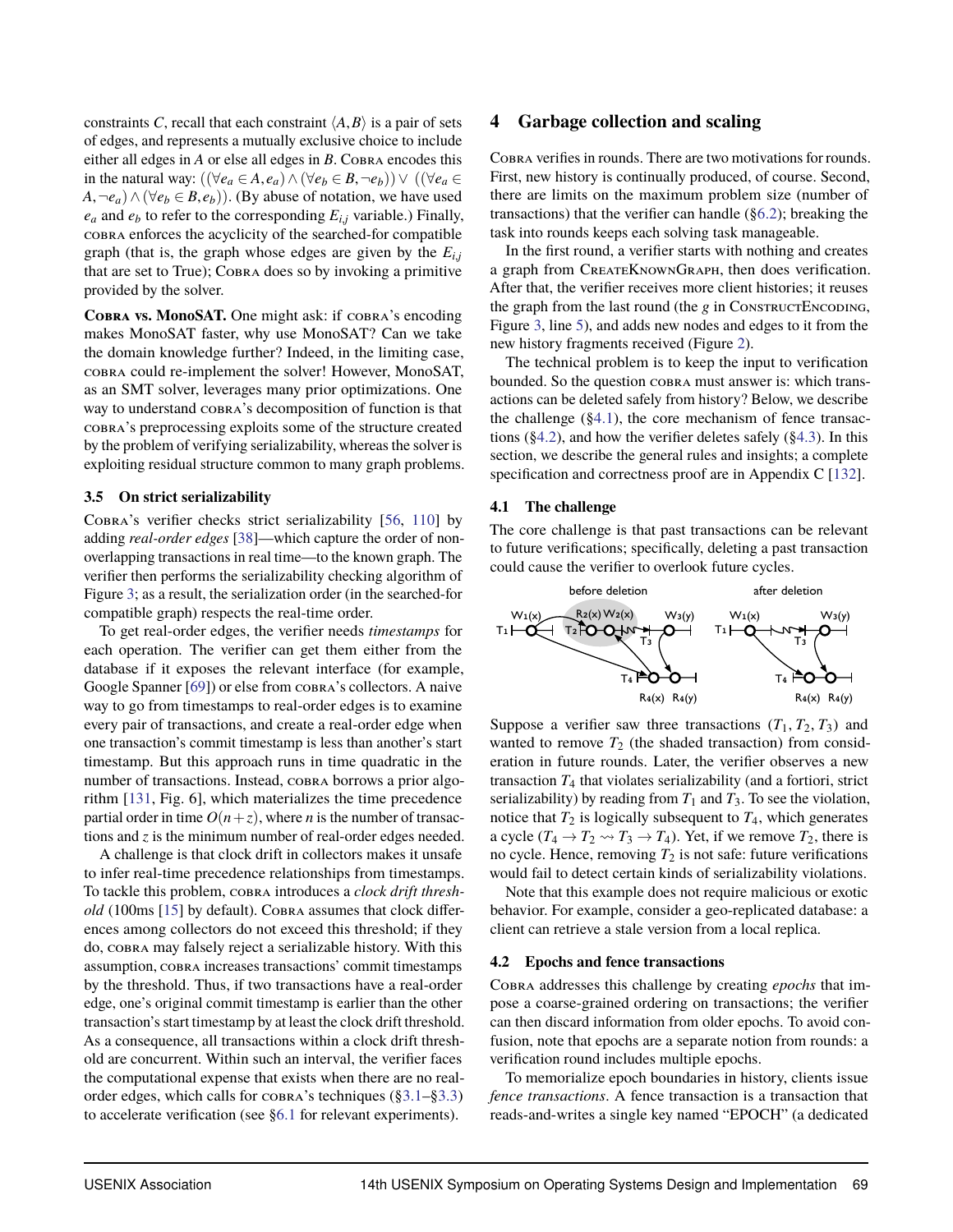key that is used by fence transactions only). Each client issues fence transactions periodically (for example, every 20 transactions).

What prevents the database from defeating the point of epochs by placing all of the fence transactions at the beginning of a notional serial schedule? Cobra leverages a property of practical serializable databases: preserved *session order*. That is, the serialization order must obey the execution order within each session (defined in [§2.1\)](#page-3-3). Many production databases (for example, PostgreSQL, Azure Cosmos DB, and Google Cloud Datastore) provide this property; for those which do not, cobra requires clients to build the session order, for example, by mandating that all transactions from the same session include a read-modify-write to a distinguished (per-session) key. Since transactions' serialization order obeys the session order, the epoch ordering intertwines with the workload. Indeed, the verifier adds to the known graph *session-order edges* (Figure [3,](#page-5-1) line [24\)](#page-5-1), which capture the transaction issuing order in each session; the verifier gets that per-session order from collectors, which observe it directly.

The verifier also assigns an *epoch number* to each transaction. To do so, the verifier traverses the known graph (*g*), locates all the fence transactions, chains them into a list based on the RMW relation ([§3.1\)](#page-5-0), and assigns their position in the list as their epoch numbers. Then, the verifier scans the graph again, and for each normal transaction in a session that is between fences with epoch *i* and epoch  $j$  ( $j \ge i+1$ ), the verifier assigns epoch number *j*−1.

During the scan, the verifier keeps track of the largest epoch number that has been seen or surpassed by every session, called *epochagree*. Then we have the following guarantee.

**Guarantee**. For any transaction  $T_i$  whose epoch  $\leq$ (*epochagree*−2), and for any transaction (including future ones)  $T_i$  whose epoch  $\geq epoch_{agree}$ , the known graph *g* contains a path  $T_i \rightsquigarrow T_j$ .

To see why the guarantee holds, consider the path in three parts. First, for the fence transaction with epoch number *epoch<sub>agree</sub>* (denoted  $F_{ea}$ ), *g* must have a path  $F_{ea} \leadsto T_j$ , through session-order edges. Similarly, for the fence transaction after *T<sup>i</sup>* issued by the same session (denoted  $F_{ea-\Delta}$ ), *g* has  $T_i \rightarrow F_{ea-\Delta}$ . Finally,  $T_i$  has epoch  $\leq$  (*epoch<sub>agree</sub>* −2), so  $F_{ea-\Delta}$  must have epoch ≤ (*epoch<sub>agree</sub>* − 1). Thus,  $F_{ea-∆}$   $\sim$   $F_{ea}$  in *g*.

#### <span id="page-8-0"></span>**4.3 Garbage collection**

Cobra takes a conservative approach. A transaction *T* can be safely deleted, if

- (i) *T* has been *superseded*, meaning that no future transactions can precede *T* or directly succeed *T* in the known graph; and
- (ii) *T* is not involved in any potential cycle that includes edges from constraints whose resolution could be affected by future transactions.

Below, we delve into condition (i), then motivate condition (ii), and finally describe cobra's procedure for garbage collection. **Identifying superseded transactions.** Define the *frontier* as the set of transactions that contain the most recent writes to keys among transactions with epoch number  $\leq$  (*epoch<sub>agree</sub>* – 2). The frontier captures the earliest transactions that future transactions can possibly read. A transaction *T* is*superseded* if: (1) *T* does not belong to the frontier, (2) *T* has epoch number  $\leq$  $(epoch_{agree} - 2)$ , and (3) for any transaction  $T'$  that has a path to *T* in the known graph, *T*<sup> $\prime$ </sup> has epoch number  $\leq$  (*epoch<sub>agree</sub>* − 2). Note that condition (2) does not subsume condition (3): we could have  $T' \rightarrow T$  with  $T'$  having a larger epoch than  $T$  (the Guarantee in [§4.2](#page-7-2) does not apply to transactions whose epochs differ by one).

At a high level, if a transaction *T* is superseded, the verifier can conclude that no future transactions should read from *T*; such a future transaction would have to be ordered before some frontier transaction, which makes a cycle by having a path back to the future transaction, per the Guarantee ([§4.2\)](#page-7-2). Thus *T* is a *candidate* to delete. However, being superseded is not a sufficient condition for safe deletion, as we illustrate next.

**Superseded does not imply disposable.** Here is an example:



The shaded transaction  $(T_3)$  is superseded  $(T_3)$  and its predecessor  $T_2$  have epochs  $\leq epoch_{agree} - 2$ , and  $T_3$  does not belong to the frontier). Now consider the effect of future transactions  $T_7$ and  $T_8$ .  $T_8$  operates on key *c*; the other operations on this key are  $W_4(c)$  and  $W_5(c)$ . By the guarantee ([§4.2\)](#page-7-2), both  $T_4$  and  $T_5$  happen before  $T_8$ . Plus,  $R_8(c)$  reads from  $W_5(c)$ , hence  $W_4(c)$  must happen before  $W_5(c)$  (otherwise,  $R_8(c)$  should have read from  $W_4(c)$ ). Consequently, the constraint  $\langle (T_5, T_4), (T_4, T_3) \rangle$ , which arises from key *b*, is solved:  $T_4 \rightarrow T_3$  is chosen. Similarly, because of  $R_7(d)$ , the other constraint (concerning key *a*) is solved and  $T_3 \rightarrow T_1$ . Thus, there is a cycle  $(T_1 \rightsquigarrow T_4 \rightarrow T_3 \rightarrow T_1)$ . Yet, deleting  $T_3$  would make the cycle undetectable.

The core issue here is that future transactions can affect the resolution of constraints among "old" transactions.

**Identifying safe transactions.** To garbage collect, the verifier clones the known graph  $(g \text{ in Fig. 3})$  into  $g'$ . Then, for each constraint (*con* in Fig. [3\)](#page-5-1), the verifier adds all edges in both edge sets to  $g'$ . Finally, for each superseded transaction  $T$ , if  $T$  does not belong to any cycles in  $g'$  or belongs to cycles consisting only of superseded transactions, the verifier deletes *T*. This approach meets conditions (i) and (ii), as argued in Appendix C [\[132\]](#page-18-7).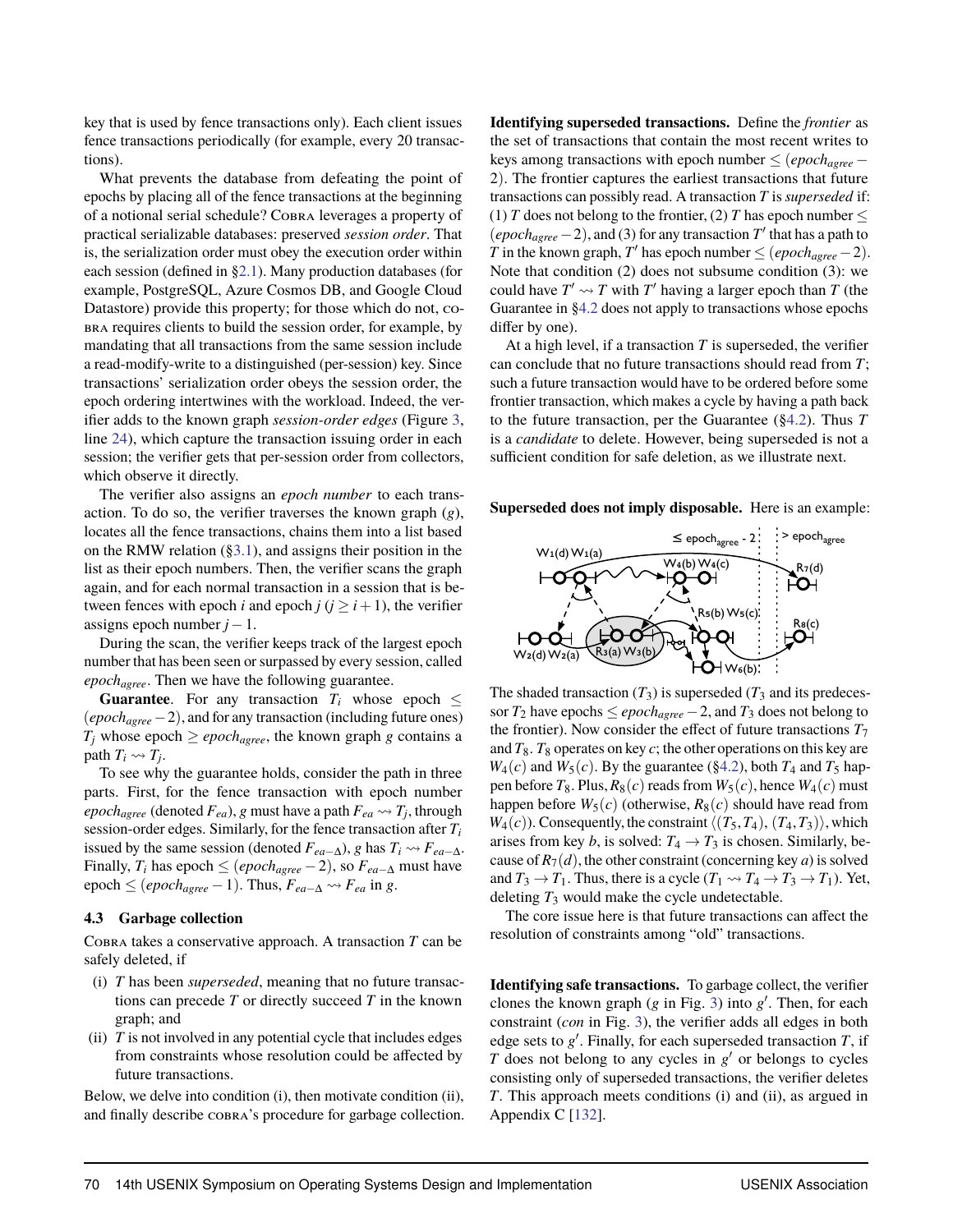<span id="page-9-2"></span>

| <b>COBRA</b> component         | <b>LOC</b> written/changed |
|--------------------------------|----------------------------|
| Совва client library           |                            |
| history recording              | 620 lines of Java          |
| database adapters              | 900 lines of Java          |
| COBRA verifier                 |                            |
| data structures and algorithms | 2k lines of Java           |
| <b>GPU</b> optimizations       | 550 lines of CUDA/C++      |
| history parser and others      | 1.2k lines of Java         |

Figure 4: Components of cobra implementation.

## <span id="page-9-1"></span>**5 Implementation**

Figure [4](#page-9-2) lists the components of cobra's implementation. Cobra's client library wraps other database libraries: JDBC, Google Datastore library, and RocksJava. It enforces the assumption of uniquely written values  $(\S2.2)$ , by adding a unique id to a client's writes, and stripping them out of reads. It also issues fence transactions ([§4.2\)](#page-7-2). Finally, we implement history collection  $(\S 2.1)$  in this library (the library writes operations to disk before sending them to the database); a better implementation would place this function in a proxy.

The verifier iterates the pruning logic within a round, stopping when it finds nothing more to prune or when it reaches a configurable maximum number of iterations (to bound the verifier's work); a better implementation would stop when the cost of the marginal pruning iteration exceeds the improvement in the solver's running time brought by this iteration.

Another aspect of pruning is GPU acceleration. Recall that pruning works by computing the transitive closure of the known edges (Figure [3,](#page-5-1) line [77\)](#page-5-1). Соввая uses the standard algorithm: repeated squaring of the Boolean adjacency matrix [\[70,](#page-16-21) Ch.25] as long as the matrix keeps changing, up to  $log|V|$  matrix multiplications. ( $log|V|$  is the worst case and occurs when two nodes are connected by a  $\left(\geq |V|/2+1\right)$ -step path; at least in our experiments, this case does not arise much.) The execution platform is cuBLAS [\[12\]](#page-15-27) (a dense linear algebra library on GPUs) and cuSPARSE [\[13\]](#page-15-28) (a sparse linear algebra library on GPUs), which contain matrix multiplication routines.

Cobra includes several optimizations. It invokes a specialized routine for triangular matrix multiplication (after testing the graph for acyclicity and then indexing the vertices according to a topological sort, creating a triangular matrix). COBRA also exploits sparse matrix multiplication (cuSPARSE), and moves to ordinary (dense) matrix multiplication when the density exceeds a threshold (namely, "5% of the matrix elements are non-zero", the empirical cross-over point that we observed).

When  $\cos R$ 's verifier detects a serializability violation, it creates a certificate with problematic transactions: either a cycle in the known graph (detected by cobra's algorithms) or else a set of unsatisfiable clauses (produced by MonoSAT).

<span id="page-9-3"></span>

Figure 5: COBRA's running time is shorter than other baselines' on the BlindW-RW workload. The same holds on the other benchmarks (not depicted). Verification runtime grows superlinearly.

#### <span id="page-9-0"></span>**6 Experimental evaluation**

We answer three questions:

- What are the verifier's costs and limits, and how do these compare to baselines?
- What is the verifier's end-to-end, round-to-round *sustainable capacity*? This determines the offered load (on the actual database) that the verifier can support.
- How much runtime overhead (in terms of throughput and latency) does cobra impose for clients? And what are cobra's storage and network overheads?

**Benchmarks and workloads.** We use four benchmarks:

- *TPC-C* [\[31\]](#page-15-29) is a standard. A warehouse has 10 districts with 30k customers. There are five types of transactions (frequencies in parentheses): new order (45%), payment  $(43\%)$ , order status  $(4\%)$ , delivery  $(4\%)$ , and stock level (4%). In our experiments, we use one warehouse, and clients issue transactions based on the frequencies.
- *C-Twitter* [\[8\]](#page-15-30) is a simple clone of Twitter, according to Twitter's own description [\[8\]](#page-15-30). Users can tweet a new post, follow/unfollow other users, and show a timeline (the latest tweets from followed users). Our experiments include 1000 users. Each user tweets 140-word posts and follows/unfollows other users based on a Zipfian distribution ( $\alpha = 100$ ).
- *C-RUBiS* [\[30,](#page-15-31) [41\]](#page-15-32) simulates bidding systems like eBay [\[30\]](#page-15-31). Users can register accounts, register items, bid for items, and comment on items. We initialize the market with 20k users and 200k items.
- *BlindW* measures  $\cosh A$ 's performance in extreme scenarios, specifically those with many blind writes (that is, writes not preceded by a read of the same key in the same transaction); this pattern is the fundamental source of uncertainty in constraints ([§3\)](#page-4-0). This benchmark creates 10k keys, and runs read-only and write-only transactions, each with eight operations. It has three variants: (1) *BlindW-RM* (Read Mostly), with 90% read-only transactions; (2) *BlindW-RW* (Read-Write), evenly divided between read-only and write-only transactions; and (3) *BlindW-WM* (Write Mostly), with 90% write-only transactions.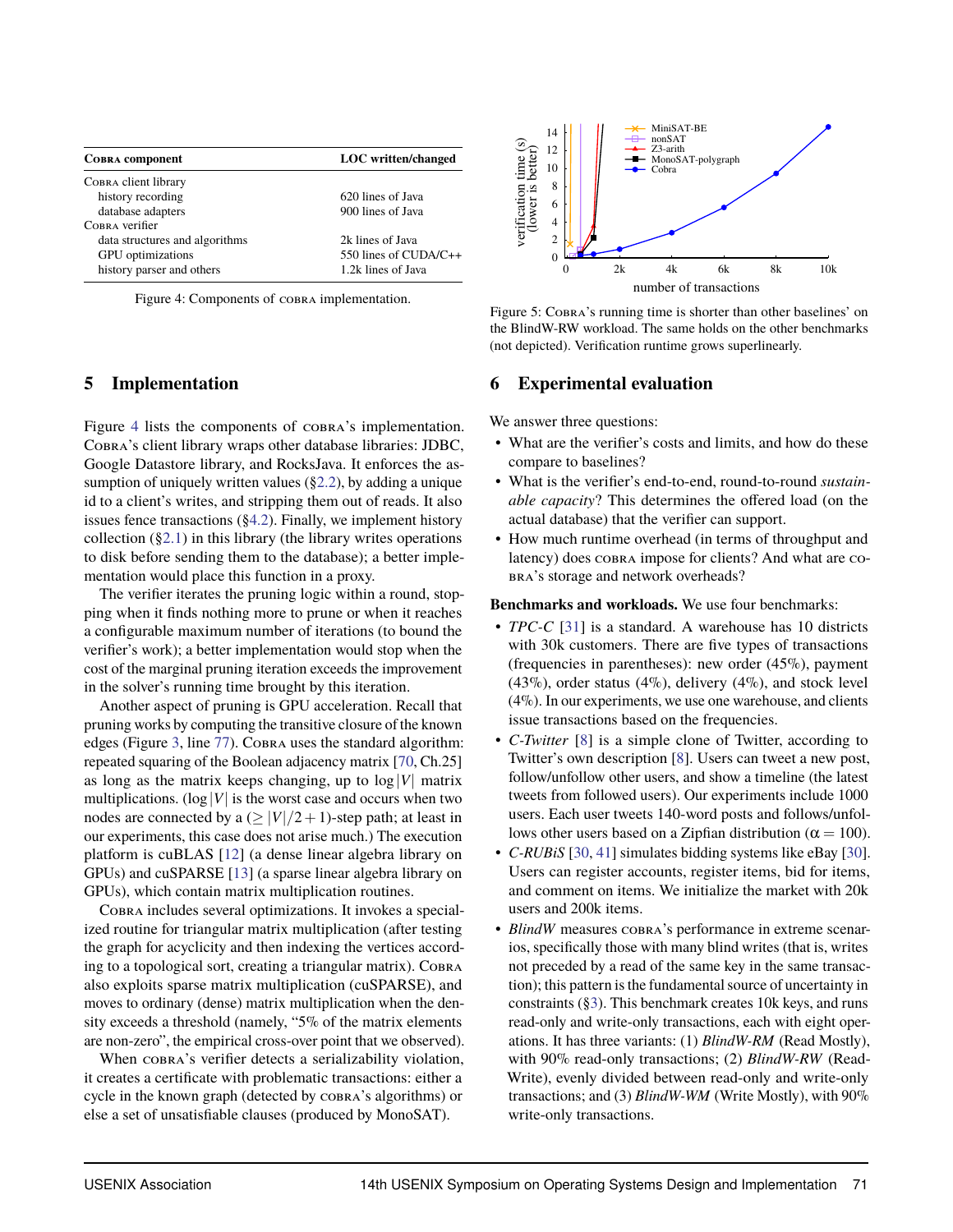<span id="page-10-2"></span>

| Violation               | Database                  | #Txns | Time  |
|-------------------------|---------------------------|-------|-------|
| G2-anomaly $[19]$       | YugaByteDB 1.3.1.0        | 37.2k | 66.3s |
| Disappearing writes [1] | YugaByteDB 1.1.10.0       | 2.8k  | 5.0s  |
| G2-anomaly $[18]$       | CockroachDB-beta 20160829 | 446   | 1.0s  |
| Read uncommitted [26]   | CockroachDB 2.1           | $20*$ | 1.0s  |
| Read skew [25]          | FaunaDB 2.5.4             | 8.2k  | 11.4s |

Figure 6: Serializability violations that cobra checks. "Violation" describes the phenomenon that clients experience. "Database" is the database (with version number) that causes the violation. "#Txns" is the size of the violation history. "Time" is the runtime for cobra to detect the violation.

? The bug report only contains a small fragment of the history.

Databases and setup. We evaluate COBRA on Google Cloud Datastore [\[21\]](#page-15-7), RocksDB [\[29,](#page-15-33) [74\]](#page-16-22) (both provide a key-value API), and PostgreSQL [\[28,](#page-15-34) [114\]](#page-17-12) (which only supports the SQL interface, cobra translates SQL queries to key-value operations). In our experimental setup, clients interact with Google Cloud Datastore through the wide-area Internet, and connect to a PostgreSQL server through a local 1 Gbps network. One client starts one session.

Database clients run on two machines with a 3.3GHz Intel i5-6600 (4-core) CPU, 16GB memory, a 250GB SSD, and Ubuntu 16.04. For PostgreSQL, a database instance runs on a machine with a 3.8GHz Intel Xeon E5-1630 (8-core) CPU, 32GB memory, a 1TB disk, and Ubuntu 16.04. For RocksDB, the same machine hosts the client threads and RocksDB threads, which all run in the same process. We use a *p3.2xlarge* Amazon EC2 instance as the verifier, with an NVIDIA Tesla V100 GPU, a 8-core CPU, and 64GB memory.

#### <span id="page-10-1"></span>**6.1 One-shot verification**

In this section, we consider "one-shot verification": a verifier gets a history and decides whether that history is serializable. In our setup, clients record history fragments and store them as files; a verifier reads them from the local file system. In this section, the database is RocksDB (PostgreSQL and Google Cloud Datastore give similar results).

**Baselines.** We have four baselines:

- **A non-SAT serializability-checking algorithm ("nonSAT"):** To the best of our knowledge, the most efficient work for checking serializability that is not based on SAT or SMT solving is Biswas and Enea [\[59\]](#page-16-9). In our experiments, we use their Rust implementation [\[58\]](#page-16-23).
- **SAT solver ("MiniSAT-BE"):** We use the same solving baseline that Biswas and Enea use for their own comparisons [\[59\]](#page-16-9): encoding serializability verification into SAT formulas, and feeding this encoding to MiniSAT [\[76\]](#page-16-24), a popular SAT solver.
- **Cobra, subtracted ("MonoSAT-polygraph"):** We implement the original polygraph ([§2.3\)](#page-4-1), directly encode the constraints (without the techniques of [§3\)](#page-4-0), and feed them to the MonoSAT SMT solver [\[52\]](#page-16-18).
- **SMT solver ("Z3-arith"):** An alternative use of SMT, and

<span id="page-10-0"></span>

Figure 7: Decomposition of cobra runtime, on 10k-transaction workloads. Pruning dominates for read-mostly workloads, whereas solving dominates for workloads with many writes.

a natural baseline, is a linear arithmetic encoding: each node is assigned a distinct integer index, with read-from relationships creating inequality constraints, and writes inducing additional constraints (for a total of  $O(|V|^2)$  constraints, as in [§2.3\)](#page-4-1). The solver is then asked to map nodes to integers, subject to those constraints [\[80,](#page-16-17) [91\]](#page-17-9). We use Z3 [\[73\]](#page-16-13) as the solver (experiments below use Z3's default configuration; we also experimented with all four builtin linear integer arithmetic tactics, which produce similar results).

As a special case, there is an alternative baseline for TPC-C that has the same performance as cobra and beats other baselines. Namely, for RMW transactions, add inferred readdependency and write-dependency edges to a candidate graph (without constraints, so potentially missing dependency information), topologically sort it, and check whether the result matches history; if not, repeat. This process has even worse order complexity than the brute-force approach ([§2.3\)](#page-4-1). However, it works for TPC-C because that workload has *only* RMW transactions. Effectively, all of history coalesces to a single, correctly-ordered chain ([§3.1\)](#page-5-0), yielding a serialization graph.

In the experiments below, the baselines and cobra make use of session order edges ([§4.2;](#page-7-2) also called *program order* in BE [\[59\]](#page-16-9) and its implementation [\[58\]](#page-16-23)).

**Verification runtime vs. number of transactions.** We compare cobra to other baselines, on the various workloads. We use 24 clients. We vary the number of transactions in the workload, and measure the verification time. Figure [5](#page-9-3) depicts the results on the BlindW-RW benchmark. On all five benchmarks, Cobra does better than MonoSAT-polygraph and Z3-arith, which do better than MiniSAT-BE and nonSAT.

**Detecting serializability violations.** We investigate cobra's performance on unsatisfiable instances: does cobra search for an unacceptably long time on real-world workloads? We consider five workloads that are known to have serializability violations [\[1,](#page-15-10) [18,](#page-15-11) [19,](#page-15-12) [25,](#page-15-13) [26\]](#page-15-14). We experiment by downloading the reported histories from their bug repositories and feeding them to  $\cos R$ 's verifier. Figure [6](#page-10-2) shows the results. COBRA detects all violations and finishes in reasonable time.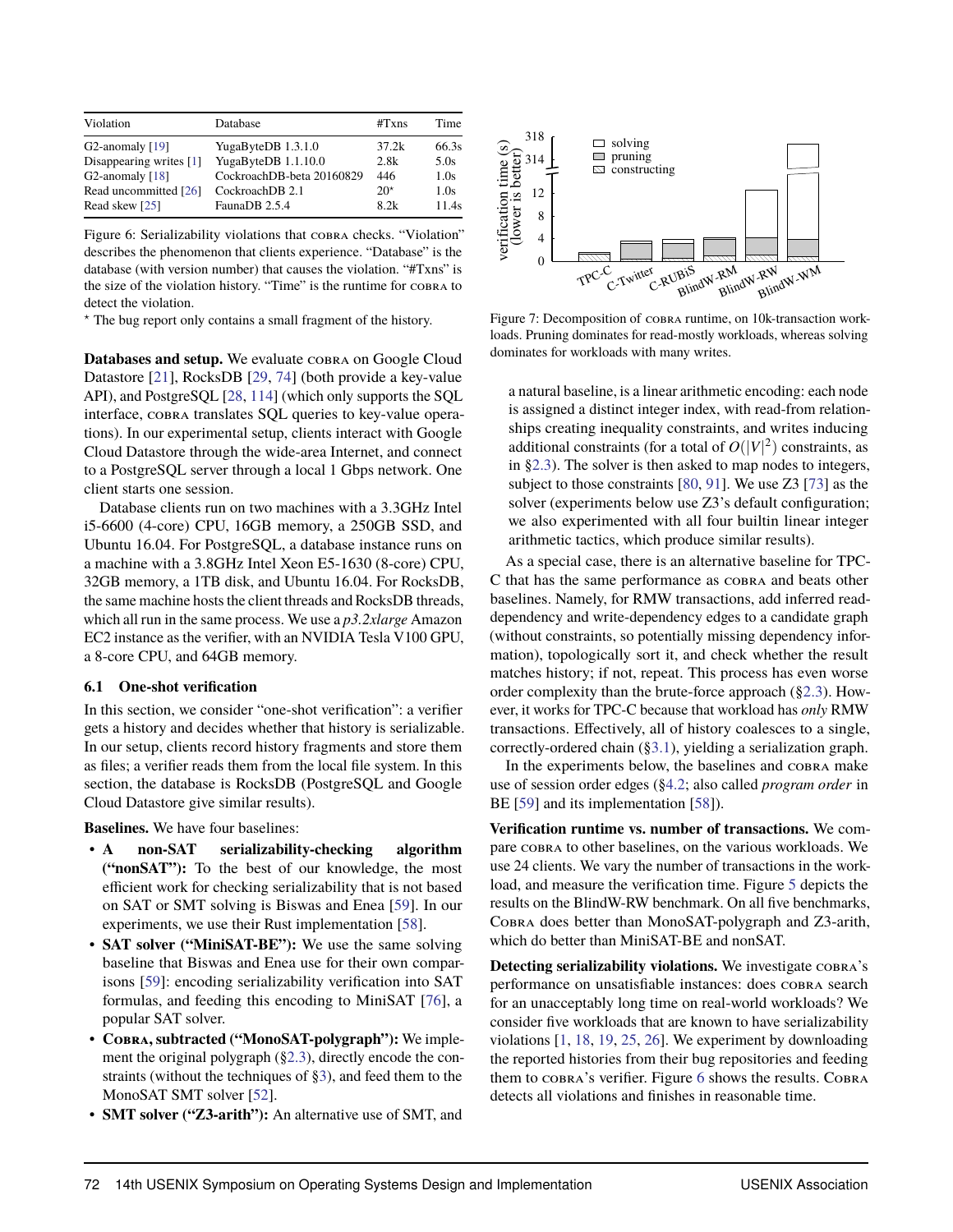<span id="page-11-2"></span>

Figure 8: Differential analysis on several workloads, log-scale, with runtime above bars. Experiments time out at 10min (dotted line); no runtime is shown for timed-out experiments. On TPC-C, combining writes exploits the RMW pattern and solves all the constraints. On C-Twitter, each of cobra's components contributes meaningfully. On BlindW-RW, pruning is essential, because the workload has many blind writes which cannot benefit from the other two techniques.

<span id="page-11-0"></span>

Figure 9: Cobra's running time is shorter than other baselines' on checking strict serializability under clock drift. The workload is 2,000 transactions of BlindW-RW (clock drift threshold of 100 ms).

**Decomposition of cobra's verification runtime.** We measure the wall clock time of  $\cos R$  is verification, broken into stages: *constructing*, which includes creating the known graph, combining writes, and creating constraints ([§3.1–](#page-5-0)[§3.2\)](#page-6-1); *pruning* ([§3.3\)](#page-6-2), which includes the time taken by the GPU; and *solving* ([§3.4\)](#page-6-0), which includes the time spent within MonoSAT. We experiment with all benchmarks, with 10k transactions.

Figure [7](#page-10-0) depicts the results. In benchmarks with RMWs only (the left one), there are no constraints, so cobra doesn't prune (see also the special case baseline, [§6.1\)](#page-10-1). In benchmarks with many reads and RMWs (the second to fourth bars), the dominant component is pruning not solving, because cobra's own logic identifies concrete dependencies. In benchmarks with many blind writes (the last two), solving is a much larger contributor because cobra cannot eliminate as many constraints, leading to a larger search space, an effect that grows more pronounced as the fraction of blind writes increases. On the other hand, a majority of writes is not consistent with the patterns in common online transaction processing workloads (OLTP), where reads dominate.

**Differential analysis.** We experiment with four variants: co- $BRA$  itself; cobra without pruning  $(\S3.3)$ ; cobra without pruning and coalescing ([§3.2\)](#page-6-1), which is equivalent to MonoSAT plus write combining ([§3.1\)](#page-5-0); and the MonoSAT baseline.

<span id="page-11-3"></span>

Figure 10: Verification throughput vs. round size  $(\#tx_r)$ . The verification capacity for BlindW-RM (the dashed line) is 2.3k txn/sec when  $#tx_r$  is 5k; the capacity for C-RUBiS (the solid line) is 1.2k txn/sec when  $#tx_r$  is 2.5k.

<span id="page-11-4"></span>

Figure 11: Client and verifier throughputs with different fence frequencies. Client throughput (the solid line) is normalized to the workload without fence transactions. In BlindW-RM, each normal transaction has 8 operations ([§6\)](#page-9-0), and fence transactions have 1–2 operations.

We experiment with three benchmarks, with 10k transactions. Figure [8](#page-11-2) depicts the results.

**Checking strict serializability under clock drift.** Clock drift adds complexity to strict serializability ([§1,](#page-1-0)[§3.5\)](#page-7-0). To measure this effect, we experiment with cobra, MonoSAT-polygraph, and Z3-arith, under different clock drifts, on the same workload. The workload has eight clients running BlindW-RW on 1k keys for one second with a throughput of 2k transaction/sec. To control computational overhead, the clients issue 20 transactions every 10ms. The maximum clock drift threshold is 100 ms [\[15\]](#page-15-26); similar thresholds can be found elsewhere [\[10,](#page-15-35) [37\]](#page-15-36). Figure [9](#page-11-0) depicts the results; COBRA outperforms the baselines by  $45\times$  and  $107\times$  in verification time.

#### <span id="page-11-1"></span>**6.2 Scaling**

What offered load (to the database) can COBRA support on an ongoing basis? To answer this question, we must quantify cobra's *verification capacity*, in txns/second. This depends on the characteristics of the workload, the number of transactions one round  $(\S 4)$  verifies ( $\# t x_r$ ), and the average time for one round of verification  $(t_r)$ . Note that the variable here is  $#tx_r$ ;  $t_r$ is a function of that choice. So the *verification capacity* for a particular workload is defined as:  $\max_{\#tx_r} (\# tx_r/t_r)$ .

To investigate this quantity, we run all our benchmarks on RocksDB with 24 concurrent clients, each configured to issue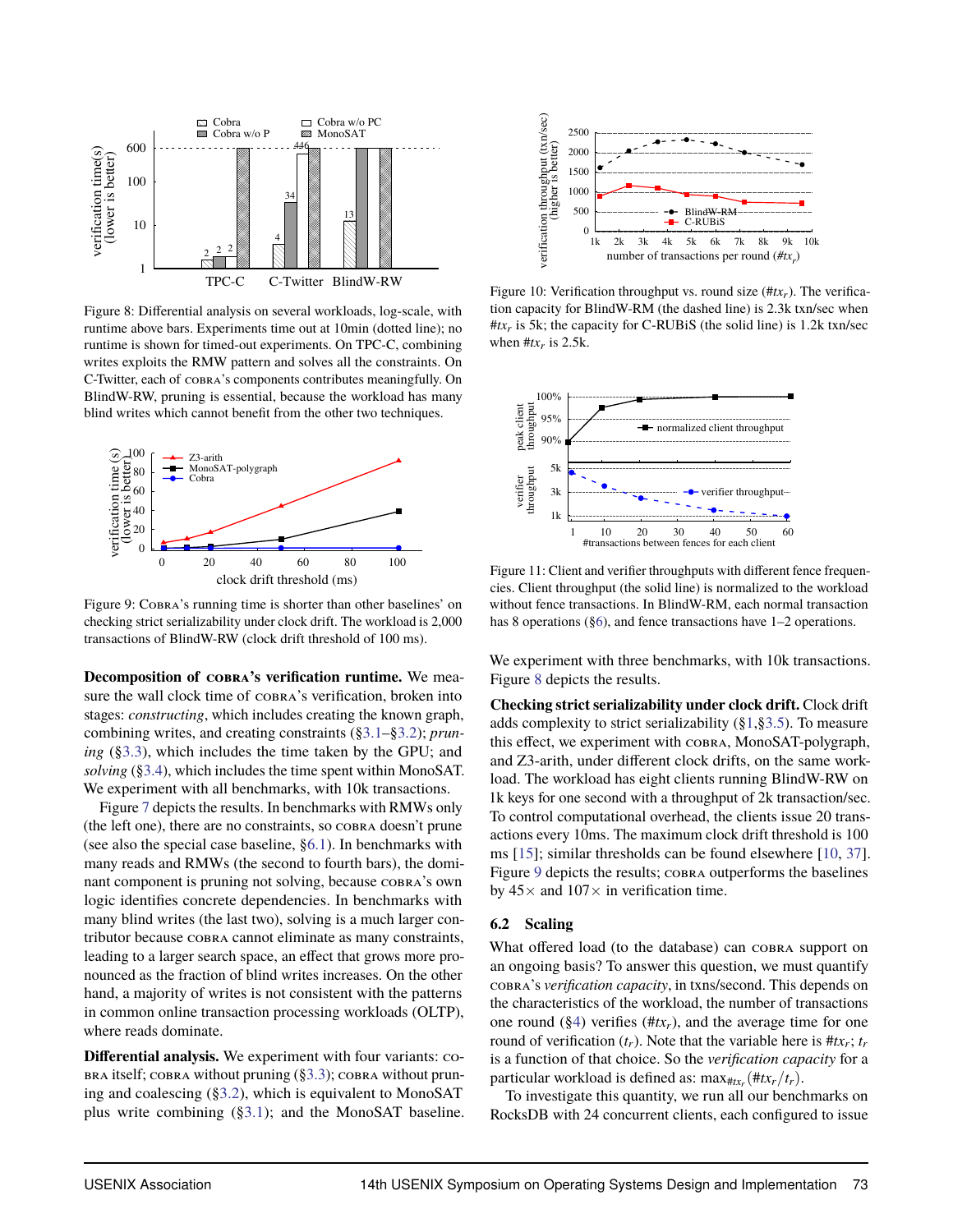<span id="page-12-0"></span>

Figure 12: Throughput and latency, for C-Twitter benchmark. For our RocksDB setup, 90th percentile latency increases by  $2\times$ , with 50% throughput penalty, an artifact of history collection (disk bandwidth contention between clients and the DB). cobra imposes minor overhead for our PostgreSQL. For Google Datastore, the throughput penalty reflects a ceiling (a maximum number of operations per second) imposed by the cloud service and the extra operations caused by fence transactions.

fence transactions every 20 transactions. We generate a 100ktransaction history ahead of time. For that same history, we vary  $#tx_r$ , plot  $#tx_r/t_r$ , and choose the optimum.

Figure [10](#page-11-3) depicts the results for two benchmarks (C-RUBiS and BlindW-RM); C-Twitter and TPC-C have similar results (not depicted), but BlindW-RW and BlindW-WM run out of memory (we elaborate below). When  $\#tx_r$  is smaller,  $\cosh A$ does not have enough transactions to garbage collect, hence wastes cycles on redundantly analyzing transactions from prior rounds; when  $#tx_r$  is larger, cobra suffers from a problem size that is too large (recall that verification time increases superlinearly; [§6.1\)](#page-10-1).

History eventually exceeds GPU memory on the BlindW-RW and BlindW-WM benchmarks because blind writes limit cobra's ability to garbage collect transactions: blind writes cannot benefit from combining writes ([§3.1\)](#page-5-0), hence many constraints remain, causing transactions to be involved in uncertain constraints, and thus not collectible ([§4.3\)](#page-8-0). Addressing this issue is future work ([§8\)](#page-14-0).

**Fence frequency.** The choice of fence frequency trades off verification capacity and peak client-side throughput. To quantify, we do the same BlindW-RM experiments as in Figure [10,](#page-11-3) this time fixing round size (at 5k transactions) and varying fence frequency.

Figure [11](#page-11-4) depicts the results. The verifier has better throughput if clients issue fence transactions more frequently. The reason is that more fence transactions result in smaller epoch sizes, hence transactions can be garbage collected earlier, and the problem size for the verifier in each round is smaller. Moreover, with more fence transactions, the problem in each round is easier to solve because fence transactions add ordering constraints, which further reduce the number of possibly-valid execution schedules. However, more frequent fence transactions sacrifices peak client-side throughput because more resources are occupied by fence transactions.

The right setting of fence frequency depends on client offered load, peak:average throughput ratio, database capacity, and tolerance for latency. If the frequency is set too high (toward the left side of the x-axis), clients will no longer be able to offer the original workload with acceptable latency. On the

<span id="page-12-1"></span>

| workload         | network overhead | history    |           |
|------------------|------------------|------------|-----------|
|                  | traffic          | percentage | size      |
| <b>BWrite-RW</b> | 227.4 KB         | $7.28\%$   | 245.5 KB  |
| C-Twitter        | 292.9 KB         | $4.46\%$   | 200.7 KB  |
| $C$ -RUBiS       | 107.5 KB         | $4.53\%$   | 148.9 KB  |
| TPC-C            | 78.2 KB          | 2.17%      | 1380.8 KB |

Figure 13: Network and storage overheads per 1k transactions. The network overheads comes from fence transactions and the metadata (transaction ids and write ids) added by cobra's client library.

other hand, for too-low frequencies (toward the right side of the x-axis), the verifier will not be able to keep up with the database's average load. Of course, if client load is constant, the fence frequency should be chosen as the point where verifier throughput equals client offered load.

#### **6.3 Online overheads**

The baseline in this section is the legacy system; that is, clients use the unmodified database library (for example, JDBC), with no recording of history.

Latency-versus-throughput. We evaluate COBRA's clientside throughput and latency in the three setups, tuning the number of clients (up to 256) to saturate the databases. Figure [12](#page-12-0) depicts the results. (Although these results include the overhead of collecting histories in the client library ([§5\)](#page-9-1), that overhead is negligible, as the log size is small and disk latency is lower than network latency.)

**Network cost and history size.** We evaluate the network traffic on the client side by tracking the number of bytes sent over the NIC. We measure the history size by summing sizes of the history files. Figure [13](#page-12-1) summarizes.

#### **6.4 Summary of experimental evaluation**

cobra improves by at least  $10\times$  on baselines in verification cost (Figure [5\)](#page-9-3), detects real-world issues (Figure [6\)](#page-10-2), gains from its techniques versus the baseline (Figures [7](#page-10-0) and [8\)](#page-11-2), and imposes tolerable overhead (Figures [12](#page-12-0) and [13\)](#page-12-1).

Furthermore, its sustained throughput of 2k txn/sec (Figure [10\)](#page-11-3) corresponds to large-scale real-world workloads. While 2k/sec might not sound large, recall that the verifier's perfor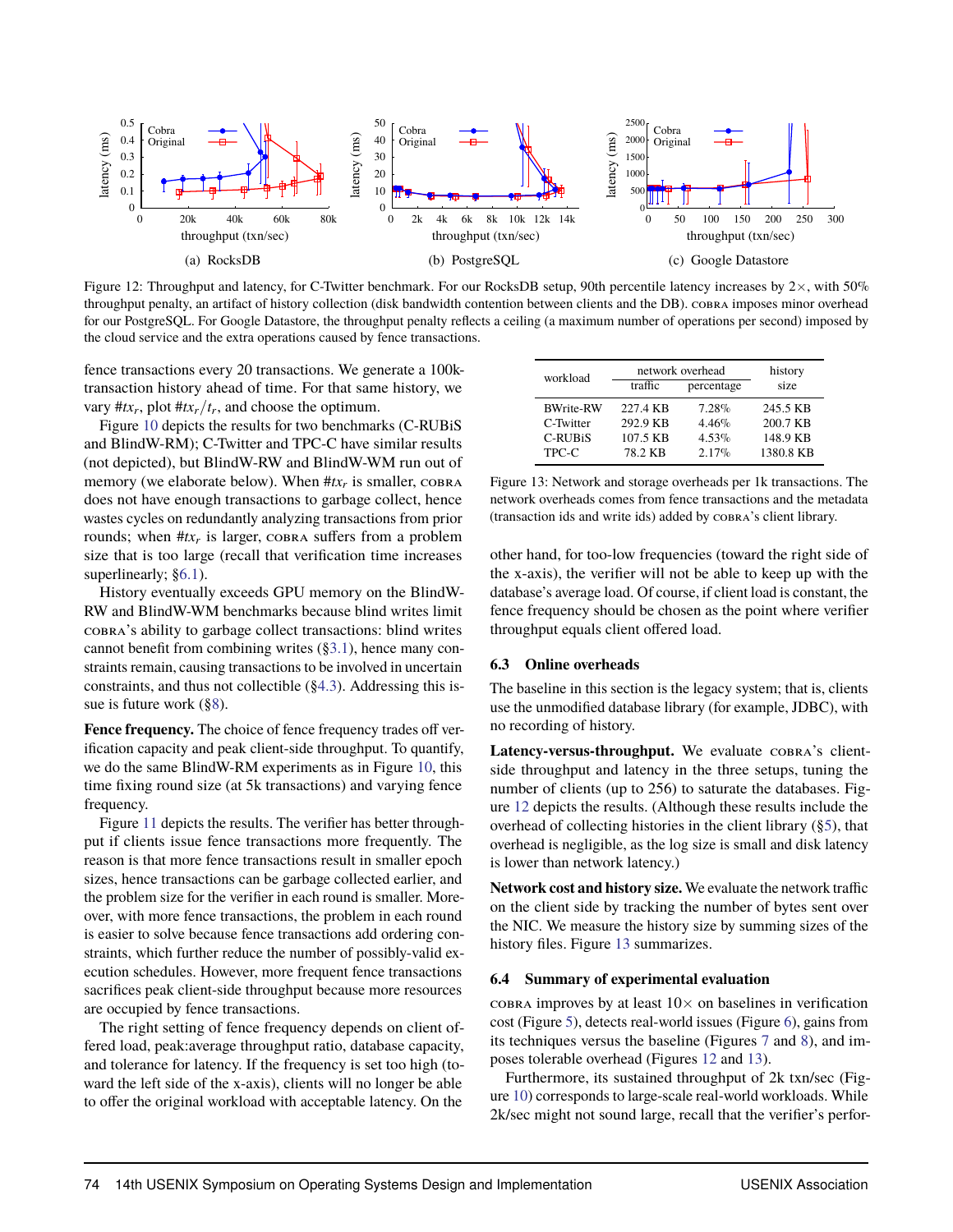mance requirement is to match *average* database load ([§2.1\)](#page-3-3). An average of 2k/sec corresponds to 170M/day, sufficient to handle Apple Pay [\[6\]](#page-15-21) (33M txn/day), Visa [\[33\]](#page-15-22) (150M txn/ day), and others. Of course, a "transaction", in the sense of a payment, might translate to several database transactions, so the comparison is inexact.

## <span id="page-13-0"></span>**7 Related work**

As stated earlier  $(\S1)$ , COBRA is the first system that verifies the executions of (a) black box databases, for (b) serializability, under (c) workloads of realistic scale.

Three works that we are aware of tackle (a) and (b) together. Biswas and Enea [\[59\]](#page-16-9) was covered in Section [1](#page-1-0) and compared in Section [6.](#page-9-0) Sinha et al. [\[124\]](#page-17-5) use SMT solvers to analyze all possible interleavings for a concurrent program, to search for serializability violations. Finally, Gretchen [\[23\]](#page-15-37) is an experimental checker that verifies the non-strict serializability of a cobra-style history. Gretchen encodes the history as constraints [\[67\]](#page-16-25) (similar to our MiniSAT-BE baseline; [§6.1\)](#page-10-1) and solves them with the fzn-gecode [\[20\]](#page-15-38) solver.

A recent work that deserves special mention is Elle [\[94\]](#page-17-13), which tests for isolation anomalies, and has found many isolation bugs in production databases. (Elle is part of the impactful Jepsen [\[14\]](#page-15-39) project, which we discuss later in this section.) Elle has two modes for testing serializability. In one, it verifies Adya's serializability (PL-3 [\[38\]](#page-15-25)), the same goal as cobra. But Elle in this mode requires a workload that makes the version order ([§2.2\)](#page-3-2) manifest; for example, clients invoke "append", and writes become appends to a list (Elle in this mode also supports counters and sets). In relying on a specific API and a specific workload for testing, this mode does not meet our notion of black box  $(\S1)$ .

In the second mode, Elle works over arbitrary observations of key-value input/output, the same setup as cobra. Without a determined version order, it applies heuristics to identify bugs. These heuristics are useful but not comprehensive, so this is not verification. For example, if a history contains a set of concurrent transactions that form a cycle through antidependencies, Elle's current heuristics do not detect the nonserializability.

**Checking consistency.** Serializability is a particular *isolation* level in a transactional system—the I in ACID transactions. In shared memory systems and systems that offer replication (but do not necessarily support transactions), there is an analogous correctness contract, namely *consistency*. (Confusingly, the "C(onsistency)" in ACID transactions refers to something else [\[47\]](#page-16-26).) Example consistency models are linearizability [\[88\]](#page-17-14), sequential consistency [\[97\]](#page-17-15), and eventual consistency [\[112\]](#page-17-16). Testing adherence to these models is an analogous problem to ours. In both cases, one searches for a total order of operations that fits the ordering constraints of both the model and the history [\[82\]](#page-16-27). As in checking serializability, the computational complexity of checking consistency decreases if a stronger model is targeted (for example, linearizability vs. sequential consistency) [\[81\]](#page-16-28), or if more ordering information can be (intrusively) acquired (by opening black boxes) [\[123,](#page-17-4) [139\]](#page-18-14).

Concerto [\[43\]](#page-15-40) uses *deferred verification*, allowing it to exploit offline memory checking [\[60\]](#page-16-29) to check online the sequential consistency of a highly concurrent key-value store. Concerto's design achieves orders-of-magnitude performance improvement compared to Merkle tree-based approaches [\[60,](#page-16-29) [106\]](#page-17-17), but it also requires modifying the storage layer. (See elsewhere [\[75,](#page-16-30) [98\]](#page-17-18) for algorithms related to Concerto.)

A body of work examines cloud storage consistency [\[39,](#page-15-41) [42,](#page-15-42) [83,](#page-16-31) [101,](#page-17-19) [102,](#page-17-20) [115,](#page-17-21) [135,](#page-18-15) [142\]](#page-18-16). These works rely on extra ordering information obtained through techniques like looselyor well-synchronized clocks [\[39,](#page-15-41) [42,](#page-15-42) [82,](#page-16-27) [83,](#page-16-31) [93,](#page-17-22) [102,](#page-17-20) [115,](#page-17-21) [135,](#page-18-15) [142\]](#page-18-16), or client-to-client communication [\[101,](#page-17-19) [122\]](#page-17-23), or by guessing [\[143\]](#page-18-5) (which risks falsely rejecting honest executions). As another example, a gateway that sequences the requests can ensure consistency by enforcing ordering [\[90,](#page-17-24) [113,](#page-17-25) [122,](#page-17-23) [125\]](#page-17-26), thereby dramatically reducing concurrency.

Some of  $\cos R$ 's techniques are reminiscent of these works, such as its use of serialization graphs [\[42,](#page-15-42) [82\]](#page-16-27). However, a substantial difference is that cobra neither modifies the "memory" (the database) to get information about the actual internal schedule nor depends on external synchronization. Cobra of course exploits epochs ([§4.2\)](#page-7-2), but this is for scaling, not core to the verification task, and invokes standard database interfaces.

**Execution integrity.** Our problem relates to the broad category of *execution integrity*—ensuring that a module in another administrative domain is executing as expected.

One approach is to use trusted components. For example, Byzantine fault tolerant (BFT) replication [\[66\]](#page-16-32) (where the assumption is that a super-majority is not faulty) and TEEs (trusted execution environments, comprising TPM-based systems [\[68,](#page-16-33) [87,](#page-17-27) [104,](#page-17-28) [105,](#page-17-29) [111,](#page-17-30) [117,](#page-17-31) [119,](#page-17-32) [126\]](#page-17-33) and SGX-based systems [\[44,](#page-15-43) [45,](#page-15-44) [51,](#page-16-34) [89,](#page-17-34) [95,](#page-17-35) [118,](#page-17-36) [121,](#page-17-37) [125\]](#page-17-26)) ensure that the right code is running. However, this does not ensure that the code itself is right; concretely, if a database violates serializability owing to a bug, neither BFT nor SGX hardware helps.

Other examples are Verena [\[92\]](#page-17-38), Orochi [\[131\]](#page-18-13), AVM [\[85\]](#page-16-35), and Ripley [\[134\]](#page-18-17). These systems provide end-to-end assurance that a whole stack is executing as it should, but they are not black box. Cobra is the other way around: it treats the database as a black box, but its purview is limited to the database.

A class of systems uses complexity-theoretic and cryptographic mechanisms [\[61,](#page-16-36) [120,](#page-17-39) [145,](#page-18-18) [146\]](#page-18-19). None of these works handle systems of realistic scale, and only one of them [\[120\]](#page-17-39) handles concurrent workloads. An exception is Obladi [\[71\]](#page-16-37), which remarkably provides ACID transactions atop an ORAM abstraction by exploiting a trusted proxy that carefully manages the interplay between concurrency control and the ORAM protocol; its performance is surprisingly good (as cryptographicbased systems go) but still pays 1-2 orders of magnitude over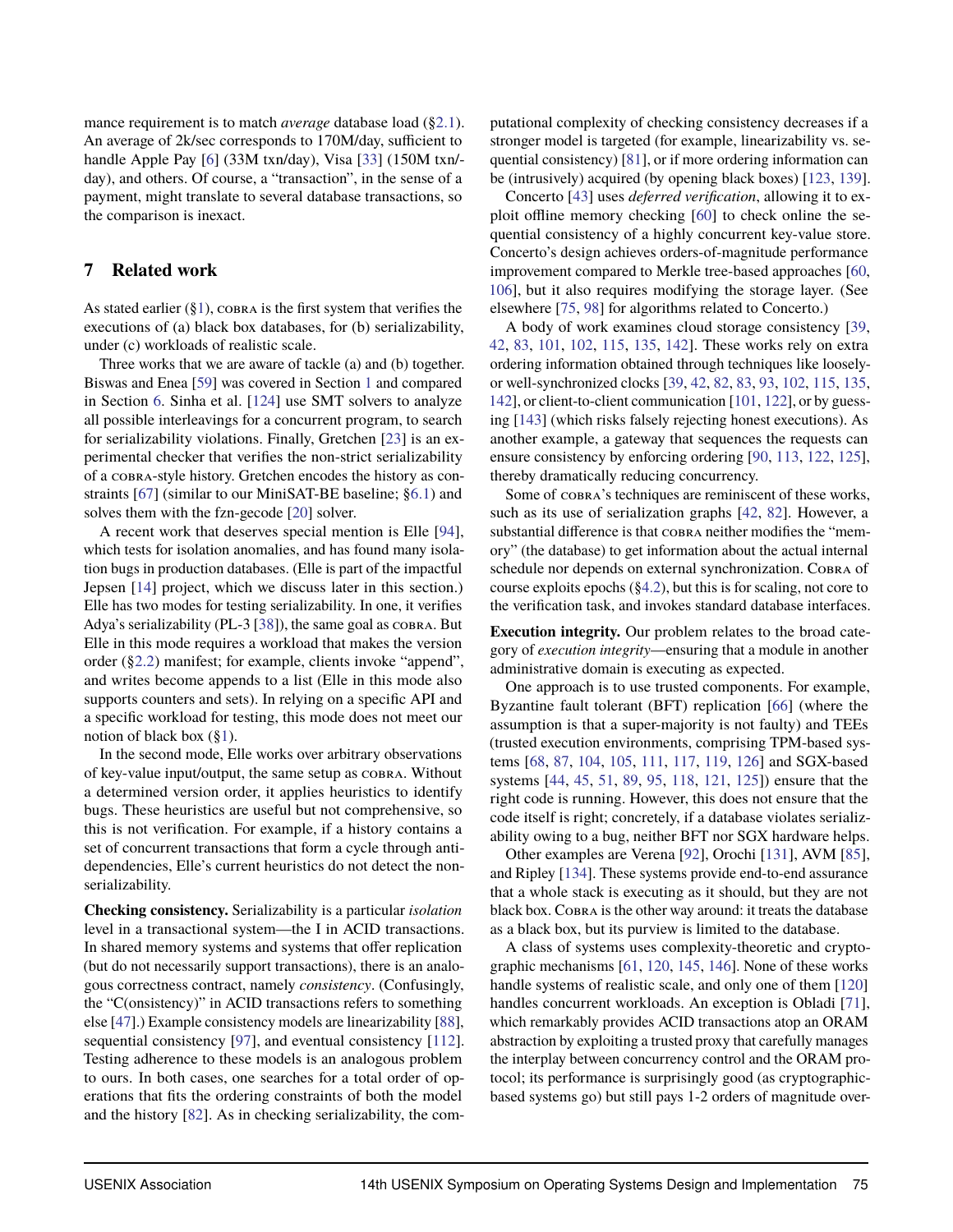head in throughput and latency.

**Detecting application anomalies caused by weak consistency.** Several works [\[63,](#page-16-38) [109,](#page-17-3) [116\]](#page-17-40) detect anomalies for applications deployed on weakly consistent storage. Like cobra, these works use SAT/SMT solvers on graph-related problems. But the similarities end there: these works analyze application behavior, taking the storage layer as *trusted* input. As a consequence, the technical mechanisms are very different.

**Testing distributed systems.** There is a line of research on testing the correctness of distributed systems under various failures, including network partition [\[40\]](#page-15-9), power failures [\[147\]](#page-18-2), and storage faults [\[78\]](#page-16-4). Among these, Jepsen [\[14\]](#page-15-39) is a very successful testing framework (the aforementioned Elle is one of Jepsen's checkers) with active, ongoing innovation, which has detected large numbers of correctness bugs in production distributed systems. Cobra is complementary (and intended to be complimentary) to these works. Indeed, COBRA uses several of Jepsen's traces in Figure [6](#page-10-2) ([§6.1\)](#page-10-1).

**Definitions and interpretations of isolation levels.** COBRA of course uses dependency graphs, which are a common tool for reasoning about isolation levels [\[38,](#page-15-25) [56,](#page-16-7) [110\]](#page-17-0). However, isolation levels can be interpreted via other means such as excluding anomalies [\[53\]](#page-16-39) and client-centric observations [\[72\]](#page-16-40); an open and intriguing question is whether the other definitions yield a more intuitive or more easily-implemented encoding and algorithm than the one in cobra.

#### <span id="page-14-0"></span>**8 Discussion, future work, and conclusion**

Applicability. COBRA cannot prevent misbehavior, only detect it. On the other hand, *no* system that we are aware of can detect and prevent serializability violations online. Meanwhile, cobra could contribute to recovery: given a certificate ([§5\)](#page-9-1), the user could supply a candidate serialization order, enabling roll back and replay. See also Concerto's eloquent case for deferred verification [\[43,](#page-15-40) §1.1].

Who would use cobra? We covered some scenarios in Section [2.1.](#page-3-3) Another is to use cobra as the checker of a testing framework (for example, Jepsen [\[14\]](#page-15-39), [§7\)](#page-13-0). Then one could insert malfunctions into various layers of the system (OS, storage, network) and avoid instrumenting the database.

One might assume that the verifier needs to be at least as powerful as the database, so why have the database? While they must match in long-term average transactions/sec ([§2.1\)](#page-3-3), the two do different kinds of work per transaction. The database provides geo-replication, concurrency control, crash-atomicity, durability, load-balancing, and more; the verifier is a single machine and purely algorithmic.

Limitations and future work. COBRA can be slow for certain workloads (for example, when there are many unconstrained writes, as in the BlindW-WM benchmark; [§6.1\)](#page-10-1). In fact, cobra's worst-case running time is in principle exponential; future work is to investigate whether there are real-world workloads that induce this behavior, or does it just happen under contrived problem instances as in the NP-reduction?

Consistent with our experiments, we expect "real-world" workloads not to trigger this behavior. For intuition, low contention on each key yields a relatively small number of constraints and a small search space; the extreme is that each key is touched once, yielding no dependencies. If there is high contention with sufficient reads, there are more dependencies among transactions, which imposes more ordering. An extreme case is that there is only one key, and transactions read and write this key, so that all transactions are ordered accordingly.

We have assumed that the verifier and the collectors operate fault-free. Future work is to make them fault-tolerant. To that end, cobra could use standard techniques (for example, transparent state machine replication) or extend its protocols to handle failures. Note that even if some history fragments are lost, cobra can (with minor modifications) produce meaningful results: a cyclic dependency (serializability violation) in a partial history is also a violation against the full history. Another idea is to use cobra to infer what the missing transactions would have to be in order to ensure serializability.

Cobra focuses on serializability and strict serializability; future work is extending to other isolation levels. Relatedly, cobra does not support range queries and other high-level operators (for example, sum and join); if applications want them, they have to rewrite queries  $(\S1)$ . Handling these queries "natively" would require the verifier to analyze both keys that are returned and keys that are *not* returned.

Making garbage collection more aggressive is another area of potential improvement, for example, by allowing the verifier to query the database to resolve certain constraints.

**Conclusion.** A final critique is that we lack a sensational headline, as we did not identify novel serializability violations. However, validation doesn't always produce a gotcha: from our perspective, it's equally significant to be able to report on a system that gives us confidence that cloud databases do meet serializability. This was something we used to have to *trust*; cobra, however imperfect, helps us be *sure*.

#### **Acknowledgments**

Sebastian Angel, Miguel Castro, Pete Chen, Byron Cook, Andreas Haeberlen, Dennis Shasha, Ioanna Tzialla, Thomas Wies, and Lingfan Yu made helpful comments and gave useful pointers. We thank the anonymous reviewers (including at SOSP and NSDI) for careful and constructive comments, and likewise our shepherd Chris Hawblitzel. We thank the anonymous artifact evaluators for their patience and attention to detail. This work was supported by NSF grants CNS-1423249 and CNS-1514422, ONR grant N00014-16-1-2154, AFOSR grants FA9550-15-1-0302 and FA9550-18-1-0421, and DARPA under Agreement HR00112020022.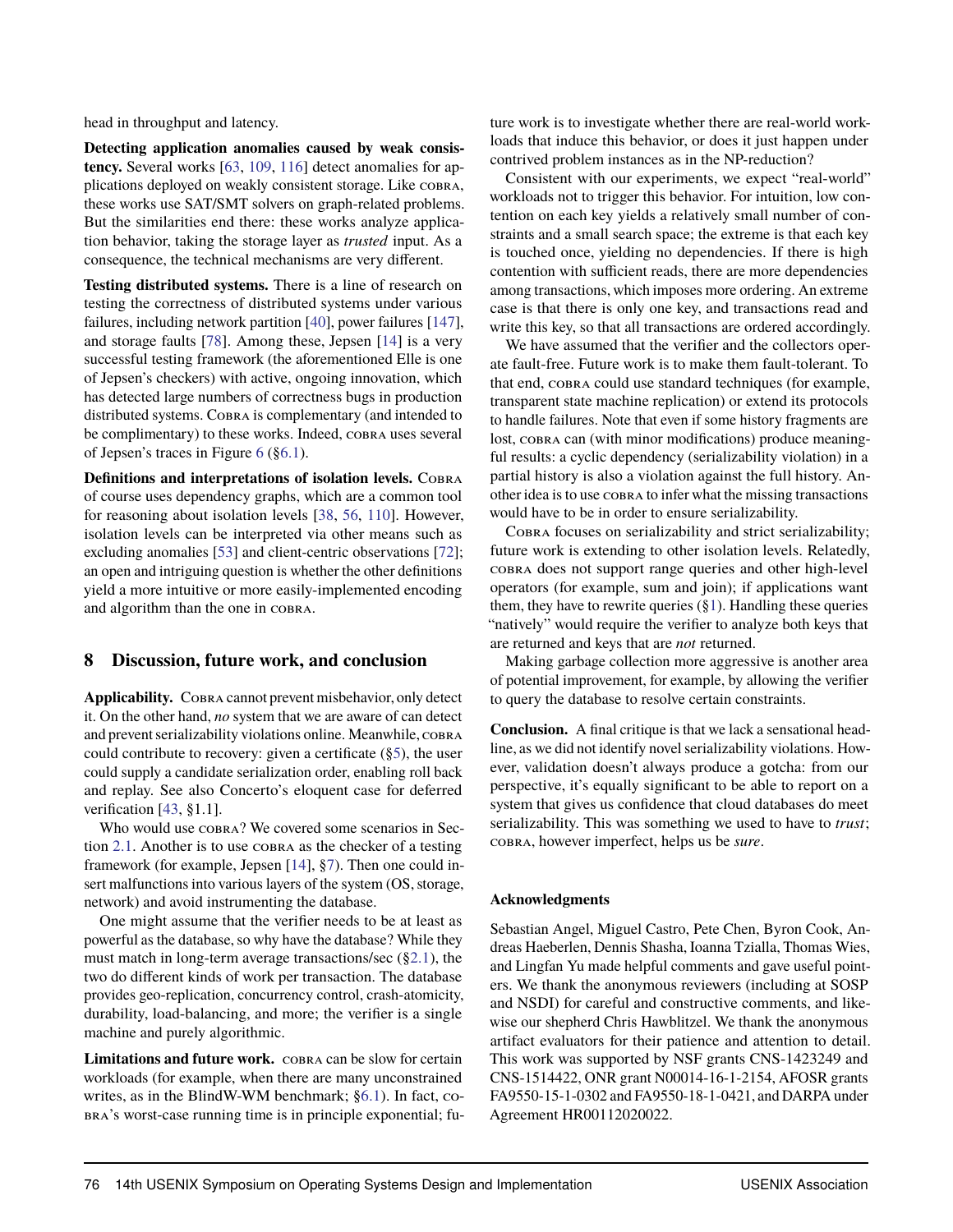### **References**

- <span id="page-15-10"></span>[1] Acknowledged inserts can be present in reads for tens of seconds, then disappear. https://github.[com/YugaByte/yugabyte-db/issues/824](https://github.com/YugaByte/yugabyte-db/issues/824).
- <span id="page-15-0"></span>[2] Amazon Aurora. https://aws.amazon.[com/rds/aurora/]( https://aws.amazon.com/rds/aurora/).
- <span id="page-15-18"></span>[3] Amazon Aurora MySQL Reference. https://docs.aws.amazon.[com/AmazonRDS/latest/](https://docs.aws.amazon.com/AmazonRDS/latest/AuroraUserGuide/AuroraMySQL.Reference.html) [AuroraUserGuide/AuroraMySQL](https://docs.aws.amazon.com/AmazonRDS/latest/AuroraUserGuide/AuroraMySQL.Reference.html).Reference.html.
- <span id="page-15-1"></span>[4] Amazon DynamoDB. https://aws.amazon.[com/dynamodb/]( https://aws.amazon.com/dynamodb/).
- <span id="page-15-19"></span>[5] Amazon DynamoDB Transactions. https://docs.aws.amazon.[com/amazondynamodb/latest/](https://docs.aws.amazon.com/amazondynamodb/latest/developerguide/transaction-apis.html) [developerguide/transaction-apis](https://docs.aws.amazon.com/amazondynamodb/latest/developerguide/transaction-apis.html).html.
- <span id="page-15-21"></span>[6] Apple pay transaction volume and new user growth outpacing paypal, tim cook says. https://9to5mac.[com/2019/07/30/apple-pay](https://9to5mac.com/2019/07/30/apple-pay-transactions-users-paypal/)[transactions-users-paypal/](https://9to5mac.com/2019/07/30/apple-pay-transactions-users-paypal/).
- <span id="page-15-2"></span>[7] Azure Cosmos DB. https://azure.microsoft.[com/en-us/services/cosmos-db/](https://azure.microsoft.com/en-us/services/cosmos-db/).
- <span id="page-15-30"></span>[8] Big data in real time at Twitter. [https://www](https://www.infoq.com/presentations/Big-Data-in-Real-Time-at-Twitter).infoq.com/ [presentations/Big-Data-in-Real-Time-at-Twitter](https://www.infoq.com/presentations/Big-Data-in-Real-Time-at-Twitter).
- <span id="page-15-3"></span>[9] CockroachDB: Distributed SQL. https://www.[cockroachlabs](https://www.cockroachlabs.com).com.
- <span id="page-15-35"></span>[10] CockroachDB: What happens when node clocks are not properly synchronized? https://www.cockroachlabs.[com/docs/stable/](https://www.cockroachlabs.com/docs/stable/operational-faqs.html#what-happens-when-node-clocks-are-not-properly-synchronized) operational-faqs.[html#what-happens-when-node-clocks](https://www.cockroachlabs.com/docs/stable/operational-faqs.html#what-happens-when-node-clocks-are-not-properly-synchronized)[are-not-properly-synchronized](https://www.cockroachlabs.com/docs/stable/operational-faqs.html#what-happens-when-node-clocks-are-not-properly-synchronized).
- <span id="page-15-15"></span>[11] CockroachDB's consistency model. https://www.cockroachlabs.[com/blog/consistency-model/](https://www.cockroachlabs.com/blog/consistency-model/).
- <span id="page-15-27"></span>[12] cuBLAS: Dense Linear Algebra on GPUs. [https://developer](https://developer.nvidia.com/cublas).nvidia.com/cublas.
- <span id="page-15-28"></span>[13] cuSPARSE: Sparse Linear Algebra on GPUs. [https://developer](https://developer.nvidia.com/cusparse).nvidia.com/cusparse.
- <span id="page-15-39"></span>[14] Distributed system safety research. [https://jepsen](https://jepsen.io/).io/.
- <span id="page-15-26"></span>[15] Executive summary: Computer network time synchronization. https://www.eecis.udel.[edu/~mills/exec](https://www.eecis.udel.edu/~mills/exec.html).html.
- <span id="page-15-5"></span>[16] FaunaDB. [https://fauna](https://fauna.com).com.
- <span id="page-15-6"></span>[17] FoundationDB. https://www.[foundationdb](https://www.foundationdb.org).org.
- <span id="page-15-11"></span>[18] G2: anti-dependency cycles. https://github.[com/cockroachdb/cockroach/issues/10030](https://github.com/cockroachdb/cockroach/issues/10030).
- <span id="page-15-12"></span>[19] G2-item anomaly with master kills. https://github.[com/YugaByte/yugabyte-db/issues/2125](https://github.com/YugaByte/yugabyte-db/issues/2125).
- <span id="page-15-38"></span>[20] Gecode: Flatzinc. https://www.gecode.[org/flatzinc](https://www.gecode.org/flatzinc.html).html.
- <span id="page-15-7"></span>[21] Google Cloud Datastore. https://cloud.google.[com/datastore/](https://cloud.google.com/datastore/).
- <span id="page-15-8"></span>[22] Google Cloud Spanner. [https://cloud](https://cloud.google.com/spanner/).google.com/spanner/.
- <span id="page-15-37"></span>[23] Gretchen: Offline serializability verification, in clojure. https://github.[com/aphyr/gretchen](https://github.com/aphyr/gretchen).
- <span id="page-15-24"></span>[24] How Halo 5 implemented social gameplay using Azure Cosmos DB. [https:](https://azure.microsoft.com/en-us/blog/how-halo-5-guardians-implemented-social-gameplay-using-azure-documentdb/) //azure.microsoft.[com/en-us/blog/how-halo-5-guardians](https://azure.microsoft.com/en-us/blog/how-halo-5-guardians-implemented-social-gameplay-using-azure-documentdb/)[implemented-social-gameplay-using-azure-documentdb/](https://azure.microsoft.com/en-us/blog/how-halo-5-guardians-implemented-social-gameplay-using-azure-documentdb/).
- <span id="page-15-13"></span>[25] Jepsen: Faunadb 2.5.4. http://jepsen.[io/analyses/faunadb-2](http://jepsen.io/analyses/faunadb-2.5.4).5.4.
- <span id="page-15-14"></span>[26] Lessons learned from 2+ years of nightly jepsen tests. [https:](https://www.cockroachlabs.com/blog/jepsen-tests-lessons/) //www.cockroachlabs.[com/blog/jepsen-tests-lessons/](https://www.cockroachlabs.com/blog/jepsen-tests-lessons/).
- <span id="page-15-23"></span>[27] Norwegian electronics giant scales for sales, sets record with cloud-based transaction processing. https://customers.microsoft.[com/en-us/story/elkjop](https://customers.microsoft.com/en-us/story/elkjop-retailers-azure)[retailers-azure](https://customers.microsoft.com/en-us/story/elkjop-retailers-azure).
- <span id="page-15-34"></span>[28] PostgreSQL. [https://www](https://www.postgresql.org/).postgresql.org/.
- <span id="page-15-33"></span>[29] RocksDB. [https://rocksdb](https://rocksdb.org/).org/.
- <span id="page-15-31"></span>[30] RUBiS. [https://rubis](https://rubis.ow2.org/).ow2.org/.
- <span id="page-15-29"></span>[31] TPC-C. [http://www](http://www.tpc.org/tpcc/).tpc.org/tpcc/.
- <span id="page-15-17"></span>[32] Transactions, cloud Spanner. https://cloud.google.[com/spanner/docs/transactions](https://cloud.google.com/spanner/docs/transactions).
- <span id="page-15-22"></span>[33] Visa: Small business retail. https://usa.visa.[com/run-your](https://usa.visa.com/run-your-business/small-business-tools/retail.html)[business/small-business-tools/retail](https://usa.visa.com/run-your-business/small-business-tools/retail.html).html.
- <span id="page-15-20"></span>[34] The Yices SMT solver. [http://yices](http://yices.csl.sri.com/).csl.sri.com/.
- <span id="page-15-16"></span>[35] YugaByte db 1.3.1, undercounting counter. http://jepsen.[io/analyses/yugabyte-db-1](http://jepsen.io/analyses/yugabyte-db-1.3.1).3.1.
- <span id="page-15-4"></span>[36] YugaByte DB: Home. [https://www](https://www.yugabyte.com).yugabyte.com.
- <span id="page-15-36"></span>[37] yugabyte source code. https://github.[com/yugabyte/yugabyte](https://github.com/yugabyte/yugabyte-db/blob/3b90e8560b8d8bc81fba6ba9b9f2833e83e2244e/src/yb/util/physical_time.cc#L36)[db/blob/3b90e8560b8d8bc81fba6ba9b9f2833e83e2244e/src/](https://github.com/yugabyte/yugabyte-db/blob/3b90e8560b8d8bc81fba6ba9b9f2833e83e2244e/src/yb/util/physical_time.cc#L36) [yb/util/physical\\_time](https://github.com/yugabyte/yugabyte-db/blob/3b90e8560b8d8bc81fba6ba9b9f2833e83e2244e/src/yb/util/physical_time.cc#L36).cc#L36.
- <span id="page-15-25"></span>[38] A. Adya. *Weak consistency: a generalized theory and optimistic implementations for distributed transactions*. PhD thesis, Massachusetts Institute of Technology, 1999.
- <span id="page-15-41"></span>[39] A. S. Aiyer, E. Anderson, X. Li, M. A. Shah, and J. J. Wylie. Consistability: Describing usually consistent systems. In *Proc. HotDep*, Dec. 2008.
- <span id="page-15-9"></span>[40] A. Alquraan, H. Takruri, M. Alfatafta, and S. Al-Kiswany. An analysis of network-partitioning failures in cloud systems. In *Proc. OSDI*, Oct. 2018.
- <span id="page-15-32"></span>[41] C. Amza, E. Cecchet, A. Chanda, A. L. Cox, S. Elnikety, R. Gil, J. Marguerite, K. Rajamani, and W. Zwaenepoel. Specification and implementation of dynamic web site benchmarks. In *Proc. IEEE WWC*, Nov. 2002.
- <span id="page-15-42"></span>[42] E. Anderson, X. Li, M. A. Shah, J. Tucek, and J. J. Wylie. What consistency does your key-value store *actually* provide? In *Proc. HotDep*, Oct. 2010. Full version: Technical Report HPL-2010-98, Hewlett-Packard Laboratories, 2010.
- <span id="page-15-40"></span>[43] A. Arasu, K. Eguro, R. Kaushik, D. Kossmann, P. Meng, V. Pandey, and R. Ramamurthy. Concerto: a high concurrency key-value store with integrity. In *Proc. SIGMOD*, May 2017.
- <span id="page-15-43"></span>[44] S. Arnautov, B. Trach, F. Gregor, T. Knauth, A. Martin, C. Priebe, J. Lind, D. Muthukumaran, D. O'keeffe, M. L. Stillwell, et al. SCONE: Secure Linux containers with Intel SGX. In *Proc. OSDI*, Oct. 2016.
- <span id="page-15-44"></span>[45] P.-L. Aublin, F. Kelbert, D. O'Keeffe, D. Muthukumaran, C. Priebe, J. Lind, R. Krahn, C. Fetzer, D. Eyers, and P. Pietzuch. LibSEAL: Revealing service integrity violations using trusted execution. In *Proc. EuroSys*, Apr. 2018.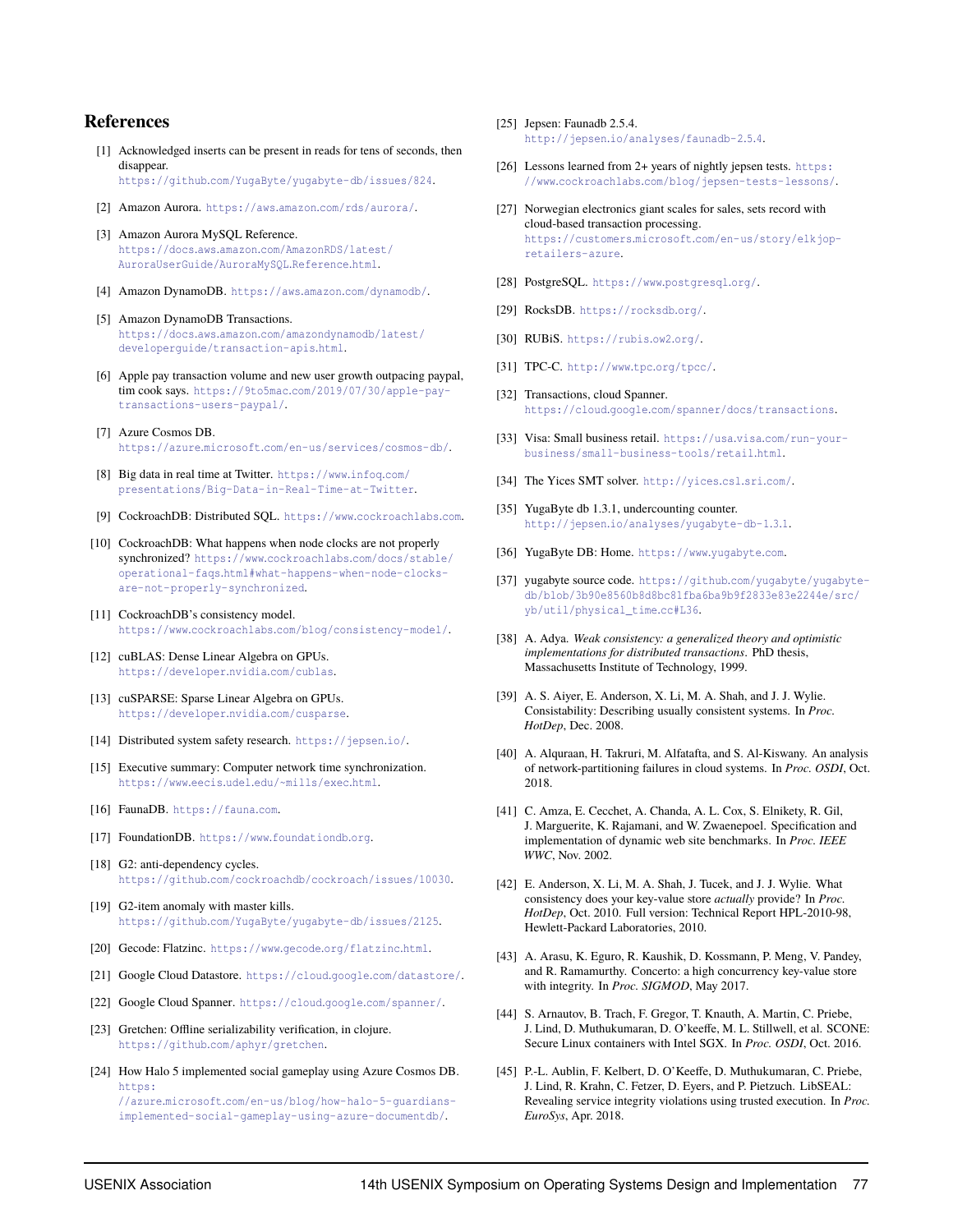- <span id="page-16-19"></span>[46] A. Awad and B. Karp. Execution integrity without implicit trust of system software. In *ACM Workshop on System Software for Trusted Execution (SysTEX)*, 2019.
- <span id="page-16-26"></span>[47] P. Bailis. Linearizability versus serializability. http://www.bailis.[org/blog/linearizability-versus](http://www.bailis.org/blog/linearizability-versus-serializability/)[serializability/](http://www.bailis.org/blog/linearizability-versus-serializability/), Sept. 2014.
- <span id="page-16-2"></span>[48] P. Bailis, A. Davidson, A. Fekete, A. Ghodsi, J. M. Hellerstein, and I. Stoica. Highly available transactions: virtues and limitations. *PVLDB*, Sept. 2014.
- <span id="page-16-10"></span>[49] T. Balyo, M. J. Heule, and M. Jarvisalo. SAT competition 2016: Recent developments. In *Proc. AAAI*, Feb. 2017.
- <span id="page-16-15"></span>[50] C. Barrett, C. L. Conway, M. Deters, L. Hadarean, D. Jovanovi'c, T. King, A. Reynolds, and C. Tinelli. CVC4. In *Proc. CAV*, July 2011.
- <span id="page-16-34"></span>[51] A. Baumann, M. Peinado, and G. Hunt. Shielding applications from an untrusted cloud with Haven. In *Proc. OSDI*, Oct. 2014.
- <span id="page-16-18"></span>[52] S. Bayless, N. Bayless, H. H. Hoos, and A. J. Hu. SAT modulo monotonic theories. In *Proc. AAAI*, Jan. 2015.
- <span id="page-16-39"></span>[53] H. Berenson, P. Bernstein, J. Gray, J. Melton, E. O'Neil, and P. O'Neil. A critique of ANSI SQL isolation levels. In *Proc. SIGMOD*, May 1995.
- <span id="page-16-8"></span>[54] P. A. Bernstein and N. Goodman. Multiversion concurrency control—theory and algorithms. *ACM Transactions on Database Systems (TODS)*, 8(4):465–483, 1983.
- <span id="page-16-1"></span>[55] P. A. Bernstein, V. Hadzilacos, and N. Goodman. *Concurrency control and recovery in database systems*. Addison-Wesley Longman Publishing Co., Inc., 1987.
- <span id="page-16-7"></span>[56] P. A. Bernstein, D. W. Shipman, and W. S. Wong. Formal aspects of serializability in database concurrency control. *TSE*, SE-5(3), May 1979.
- <span id="page-16-11"></span>[57] A. Biere, M. Heule, and H. van Maaren. *Handbook of satisfiability*, volume 185. IOS press, 2009.
- <span id="page-16-23"></span>[58] R. Biswas and C. Enea. dbcop source code. https://zenodo.[org/record/3367334](https://zenodo.org/record/3367334).
- <span id="page-16-9"></span>[59] R. Biswas and C. Enea. On the complexity of checking transactional consistency. In *Proc. OOPSLA*, Oct. 2019.
- <span id="page-16-29"></span>[60] M. Blum, W. Evans, P. Gemmell, S. Kannan, and M. Naor. Checking the correctness of memories. *Algorithmica*, 12(2-3), Sept. 1994.
- <span id="page-16-36"></span>[61] B. Braun, A. J. Feldman, Z. Ren, S. Setty, A. J. Blumberg, and M. Walfish. Verifying computations with state. In *Proc. SOSP*, Nov. 2013.
- <span id="page-16-5"></span>[62] L. Brutschy, D. Dimitrov, P. Müller, and M. Vechev. Serializability for eventual consistency: criterion, analysis, and applications. In *Proc. POPL*, Jan. 2017.
- <span id="page-16-38"></span>[63] L. Brutschy, D. Dimitrov, P. Müller, and M. Vechev. Static serializability analysis for causal consistency. In *Proc. PLDI*, 2018.
- <span id="page-16-12"></span>[64] R. Bruttomesso, A. Cimatti, A. Franzén, A. Griggio, and R. Sebastiani. The MathSAT 4 SMT solver. In *Proc. CAV*, July 2008.
- <span id="page-16-20"></span>[65] M. A. Casanova. *The concurrency control problem for database systems*. Number 116. Springer Science & Business Media, 1981.
- <span id="page-16-32"></span>[66] M. Castro and B. Liskov. Practical byzantine fault tolerance. In *Proc. OSDI*, Feb. 1999.
- <span id="page-16-25"></span>[67] A. Cerone, G. Bernardi, and A. Gotsman. A framework for transactional consistency models with atomic visibility. In *26th International Conference on Concurrency Theory (CONCUR 2015)*, Sept. 2015.
- <span id="page-16-33"></span>[68] C. Chen, P. Maniatis, A. Perrig, A. Vasudevan, and V. Sekar. Towards verifiable resource accounting for outsourced computation. In *Proc. VEE*, Mar. 2013.
- <span id="page-16-0"></span>[69] J. C. Corbett, J. Dean, M. Epstein, A. Fikes, C. Frost, J. J. Furman, S. Ghemawat, A. Gubarev, C. Heiser, P. Hochschild, et al. Spanner: Google's globally distributed database. *TOCS*, 31(3), June 2013.
- <span id="page-16-21"></span>[70] T. H. Cormen, C. E. Leiserson, R. L. Rivest, and C. Stein. *Introduction to Algorithms, third edition*. The MIT Press, 2009.
- <span id="page-16-37"></span>[71] N. Crooks, M. Burke, E. Cecchetti, S. Harel, L. Alvisi, and R. Agarwal. Obladi: Oblivious serializable transactions in the cloud. In *Proc. OSDI*, Oct. 2018.
- <span id="page-16-40"></span>[72] N. Crooks, Y. Pu, L. Alvisi, and A. Clement. Seeing is believing: a client-centric specification of database isolation. In *Proc. PODC*, July 2017.
- <span id="page-16-13"></span>[73] L. De Moura and N. Bjørner. Z3: An efficient SMT solver. In *Proc. TACAS*, Mar. 2008.
- <span id="page-16-22"></span>[74] S. Dong, M. Callaghan, L. Galanis, D. Borthakur, T. Savor, and M. Strum. Optimizing space amplification in RocksDB. In *Proc. CIDR*, Jan. 2017.
- <span id="page-16-30"></span>[75] C. Dwork, M. Naor, G. N. Rothblum, and V. Vaikuntanathan. How efficient can memory checking be? In *Proc. TCC*, Mar. 2009.
- <span id="page-16-24"></span>[76] N. Eén and N. Sörensson. An extensible sat-solver. In *International conference on theory and applications of satisfiability testing*. Springer, 2003.
- <span id="page-16-3"></span>[77] A. Fekete, S. N. Goldrei, and J. P. Asenjo. Quantifying isolation anomalies. *Proceedings of the VLDB Endowment*, 2(1):467–478, 2009.
- <span id="page-16-4"></span>[78] A. Ganesan, R. Alagappan, A. C. Arpaci-Dusseau, and R. H. Arpaci-Dusseau. Redundancy does not imply fault tolerance: Analysis of distributed storage reactions to single errors and corruptions. In *Proc. FAST*, Feb. 2017.
- <span id="page-16-16"></span>[79] M. Gebser, T. Janhunen, and J. Rintanen. Answer set programming as SAT modulo acyclicity. In *Proc. ECAI*, 2014.
- <span id="page-16-17"></span>[80] M. Gebser, T. Janhunen, and J. Rintanen. SAT modulo graphs: acyclicity. In *Proc. JELIA*, 2014.
- <span id="page-16-28"></span>[81] P. B. Gibbons and E. Korach. Testing shared memories. *SIJC*, 26(4), Aug. 1997.
- <span id="page-16-27"></span>[82] W. Golab, X. Li, and M. Shah. Analyzing consistency properties for fun and profit. In *Proc. PODC*, June 2011.
- <span id="page-16-31"></span>[83] W. Golab, M. R. Rahman, A. AuYoung, K. Keeton, and I. Gupta. Client-centric benchmarking of eventual consistency for cloud storage systems. In *Proc. ICDCS*, June 2014.
- <span id="page-16-14"></span>[84] E. Goldberg and Y. Novikov. BerkMin: A fast and robust SAT-solver. In *Proc. DATE*, Mar. 2002.
- <span id="page-16-35"></span>[85] A. Haeberlen, P. Aditya, R. Rodrigues, and P. Druschel. Accountable virtual machines. In *Proc. OSDI*, Oct. 2010.
- <span id="page-16-6"></span>[86] C. Hammer, J. Dolby, M. Vaziri, and F. Tip. Dynamic detection of atomic-set-serializability violations. In *Proc. ICSE*, May 2008.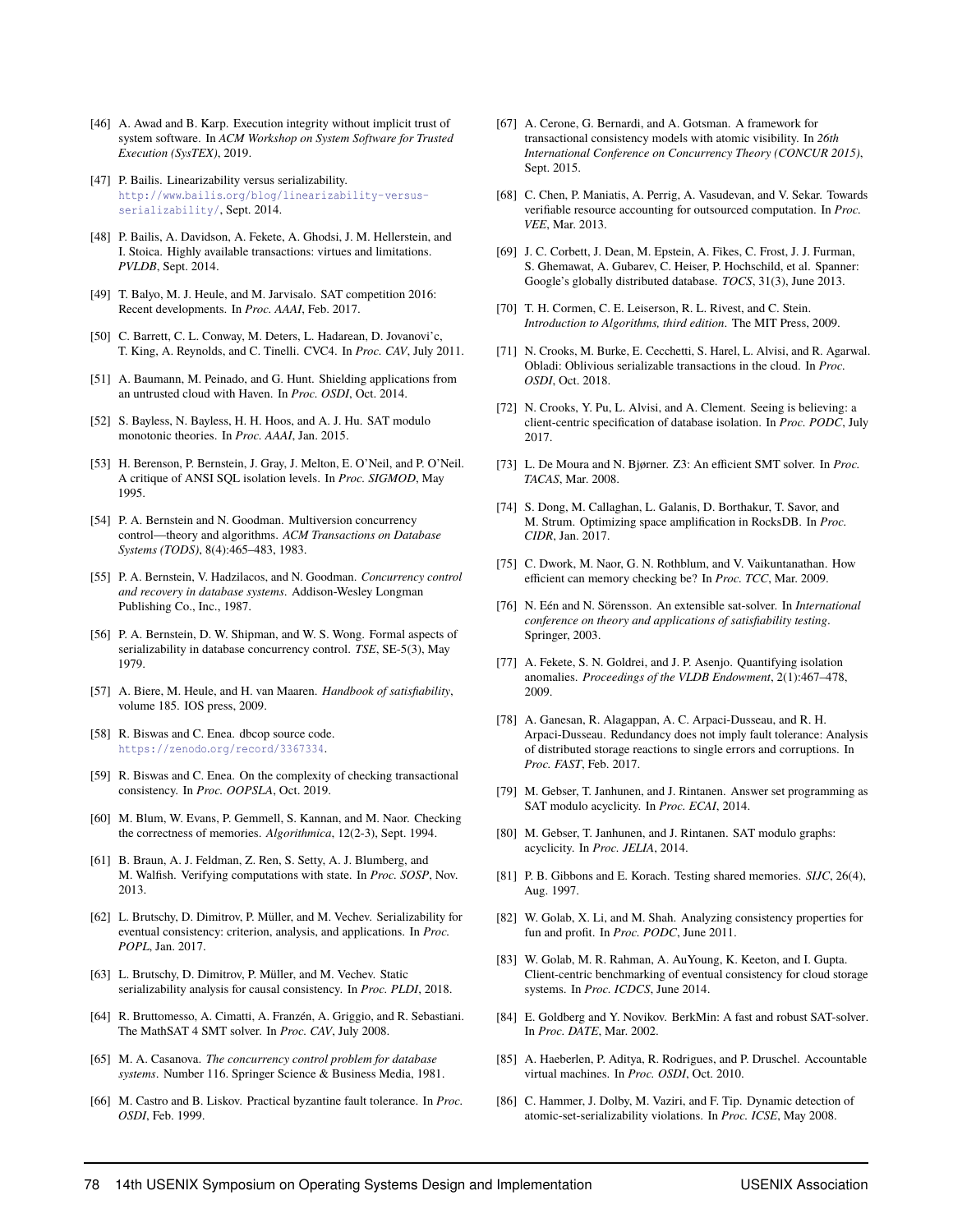- <span id="page-17-27"></span>[87] C. Hawblitzel, J. Howell, J. R. Lorch, A. Narayan, B. Parno, D. Zhang, and B. Zill. Ironclad apps: end-to-end security via automated full-system verification. In *Proc. OSDI*, Oct. 2014.
- <span id="page-17-14"></span>[88] M. P. Herlihy and J. M. Wing. Linearizability: A correctness condition for concurrent objects. *TOPLAS*, 12(3), July 1990.
- <span id="page-17-34"></span>[89] T. Hunt, Z. Zhu, Y. Xu, S. Peter, and E. Witchel. Ryoan: a distributed sandbox for untrusted computation on secret data. In *Proc. OSDI*, Oct. 2016.
- <span id="page-17-24"></span>[90] R. Jain and S. Prabhakar. Trustworthy data from untrusted databases. In *Proc. ICDE*, Apr. 2013.
- <span id="page-17-9"></span>[91] M. Janota, R. Grigore, and V. M. Manquinho. On the quest for an acyclic graph. *CoRR*, abs/1708.01745, Aug. 2017.
- <span id="page-17-38"></span>[92] N. Karapanos, A. Filios, R. A. Popa, and S. Capkun. Verena: End-to-end integrity protection for Web applications. In *Proc. S&P*, May 2016.
- <span id="page-17-22"></span>[93] B. H. Kim and D. Lie. Caelus: Verifying the consistency of cloud services with battery-powered devices. In *Proc. S&P*, May 2015.
- <span id="page-17-13"></span>[94] K. Kingsbury and P. Alvaro. Elle: Inferring isolation anomalies from experimental observations. *arXiv preprint arXiv:2003.10554*, 2020.
- <span id="page-17-35"></span>[95] R. Krahn, B. Trach, A. Vahldiek-Oberwagner, T. Knauth, P. Bhatotia, and C. Fetzer. Pesos: Policy enhanced secure object store. In *Proc. EuroSys*, Apr. 2018.
- <span id="page-17-1"></span>[96] T. Kraska, G. Pang, M. J. Franklin, S. Madden, and A. Fekete. MDCC: Multi-data center consistency. In *Proc. EuroSys*, Apr. 2013.
- <span id="page-17-15"></span>[97] L. Lamport. How to make a multiprocessor computer that correctly executes multiprocess programs. *TC*, C-28(9), Sept. 1979.
- <span id="page-17-18"></span>[98] F. Li, M. Hadjieleftheriou, G. Kollios, and L. Reyzin. Dynamic authenticated index structures for outsourced databases. In *Proc. SIGMOD*, June 2006.
- <span id="page-17-6"></span>[99] J. H. Liang, V. Ganesh, P. Poupart, and K. Czarnecki. Exponential recency weighted average branching heuristic for SAT solvers. In *Proc. AAAI*, Feb. 2016.
- <span id="page-17-10"></span>[100] H. Lim, M. Kaminsky, and D. G. Andersen. Cicada: Dependably fast multi-core in-memory transactions. In *Proc. SIGMOD*, May 2017.
- <span id="page-17-19"></span>[101] O. Liu, G. Wang, and J. Wu. Consistency as a service: Auditing cloud consistency. *TNSM*, 11(1), Mar. 2014.
- <span id="page-17-20"></span>[102] H. Lu, K. Veeraraghavan, P. Ajoux, J. Hunt, Y. J. Song, W. Tobagus, S. Kumar, and W. Lloyd. Existential consistency: measuring and understanding consistency at Facebook. In *Proc. SOSP*, Oct. 2015.
- <span id="page-17-2"></span>[103] H. Mahmoud, F. Nawab, A. Pucher, D. Agrawal, and A. El Abbadi. Low-latency multi-datacenter databases using replicated commit. *PVLDB*, 6(9), July 2013.
- <span id="page-17-28"></span>[104] J. M. McCune, Y. Li, N. Qu, Z. Zhou, A. Datta, V. Gligor, and A. Perrig. TrustVisor: Efficient TCB reduction and attestation. In *Proc. S&P*, May 2010.
- <span id="page-17-29"></span>[105] J. M. McCune, B. J. Parno, A. Perrig, M. K. Reiter, and H. Isozaki. Flicker: An execution infrastructure for TCB minimization. In *Proc. EuroSys*, Apr. 2008.
- <span id="page-17-17"></span>[106] R. C. Merkle. A digital signature based on a conventional encryption function. In *Proc. Crypto*, Aug. 1987.
- <span id="page-17-7"></span>[107] M. W. Moskewicz, C. F. Madigan, Y. Zhao, L. Zhang, and S. Malik. Chaff: Engineering an efficient SAT solver. In *Proc. DAC*, June 2001.
- <span id="page-17-11"></span>[108] S. Mu, Y. Cui, Y. Zhang, W. Lloyd, and J. Li. Extracting more concurrency from distributed transactions. In *Proc. OSDI*, Oct. 2014.
- <span id="page-17-3"></span>[109] K. Nagar and S. Jagannathan. Automated detection of serializability violations under weak consistency. *arXiv preprint arXiv:1806.08416*, 2018.
- <span id="page-17-0"></span>[110] C. H. Papadimitriou. The serializability of concurrent database updates. *JACM*, 26(4), Oct. 1979.
- <span id="page-17-30"></span>[111] B. Parno, J. M. McCune, and A. Perrig. *Bootstrapping trust in modern computers*. Springer, 2011.
- <span id="page-17-16"></span>[112] K. Petersen, M. J. Spreitzer, D. B. Terry, M. M. Theimer, and A. J. Demers. Flexible update propagation for weakly consistent replication. In *Proc. SOSP*, Oct. 1997.
- <span id="page-17-25"></span>[113] R. A. Popa, J. R. Lorch, D. Molnar, H. J. Wang, and L. Zhuang. Enabling security in cloud storage SLAs with CloudProof. In *Proc. USENIX ATC*, June 2011.
- <span id="page-17-12"></span>[114] D. R. Ports and K. Grittner. Serializable snapshot isolation in PostgreSQL. *PVLDB*, 5(12), Aug. 2012.
- <span id="page-17-21"></span>[115] M. R. Rahman, W. Golab, A. AuYoung, K. Keeton, and J. J. Wylie. Toward a principled framework for benchmarking consistency. In *Proc. HotDep*, Oct. 2012.
- <span id="page-17-40"></span>[116] K. Rahmani, K. Nagar, B. Delaware, and S. Jagannathan. Clotho: directed test generation for weakly consistent database systems. In *Proc. OOPSLA*, Oct. 2019.
- <span id="page-17-31"></span>[117] R. Sailer, X. Zhang, T. Jaeger, and L. Van Doorn. Design and implementation of a TCG-based integrity measurement architecture. In *Proc. USENIX Security*, Aug. 2004.
- <span id="page-17-36"></span>[118] F. Schuster, M. Costa, C. Fournet, C. Gkantsidis, M. Peinado, G. Mainar-Ruiz, and M. Russinovich. VC3: Trustworthy data analytics in the cloud using SGX. In *Proc. S&P*, May 2015.
- <span id="page-17-32"></span>[119] A. Seshadri, M. Luk, E. Shi, A. Perrig, L. Van Doorn, and P. Khosla. Pioneer: Verifying integrity and guaranteeing execution of code on legacy platforms. In *Proc. SOSP*, Oct. 2005.
- <span id="page-17-39"></span>[120] S. Setty, S. Angel, T. Gupta, and J. Lee. Proving the correct execution of concurrent services in zero-knowledge. In *Proc. OSDI*, Oct. 2018.
- <span id="page-17-37"></span>[121] S. Shinde, D. Le Tien, S. Tople, and P. Saxena. Panoply: Low-TCB Linux applications with SGX enclaves. In *Proc. NDSS*, Feb. 2017.
- <span id="page-17-23"></span>[122] A. Shraer, C. Cachin, A. Cidon, I. Keidar, Y. Michalevsky, and D. Shaket. Venus: Verification for untrusted cloud storage. In *Proc. CCSW*, Oct. 2010.
- <span id="page-17-4"></span>[123] A. Sinha and S. Malik. Runtime checking of serializability in software transactional memory. In *Proc. IPDPS*, Apr. 2010.
- <span id="page-17-5"></span>[124] A. Sinha, S. Malik, C. Wang, and A. Gupta. Predicting serializability violations: SMT-based search vs. DPOR-based search. In *Haifa Verification Conference*, 2011.
- <span id="page-17-26"></span>[125] R. Sinha and M. Christodorescu. VeritasDB: High throughput key-value store with integrity. *IACR Cryptology ePrint Archive*, 2018.
- <span id="page-17-33"></span>[126] E. G. Sirer, W. de Bruijn, P. Reynolds, A. Shieh, K. Walsh, D. Williams, and F. B. Schneider. Logical attestation: an authorization architecture for trustworthy computing. In *Proc. SOSP*, Oct. 2011.
- <span id="page-17-8"></span>[127] M. Soos, K. Nohl, and C. Castelluccia. Extending SAT solvers to cryptographic problems. In *Proc. SAT*, June 2009.